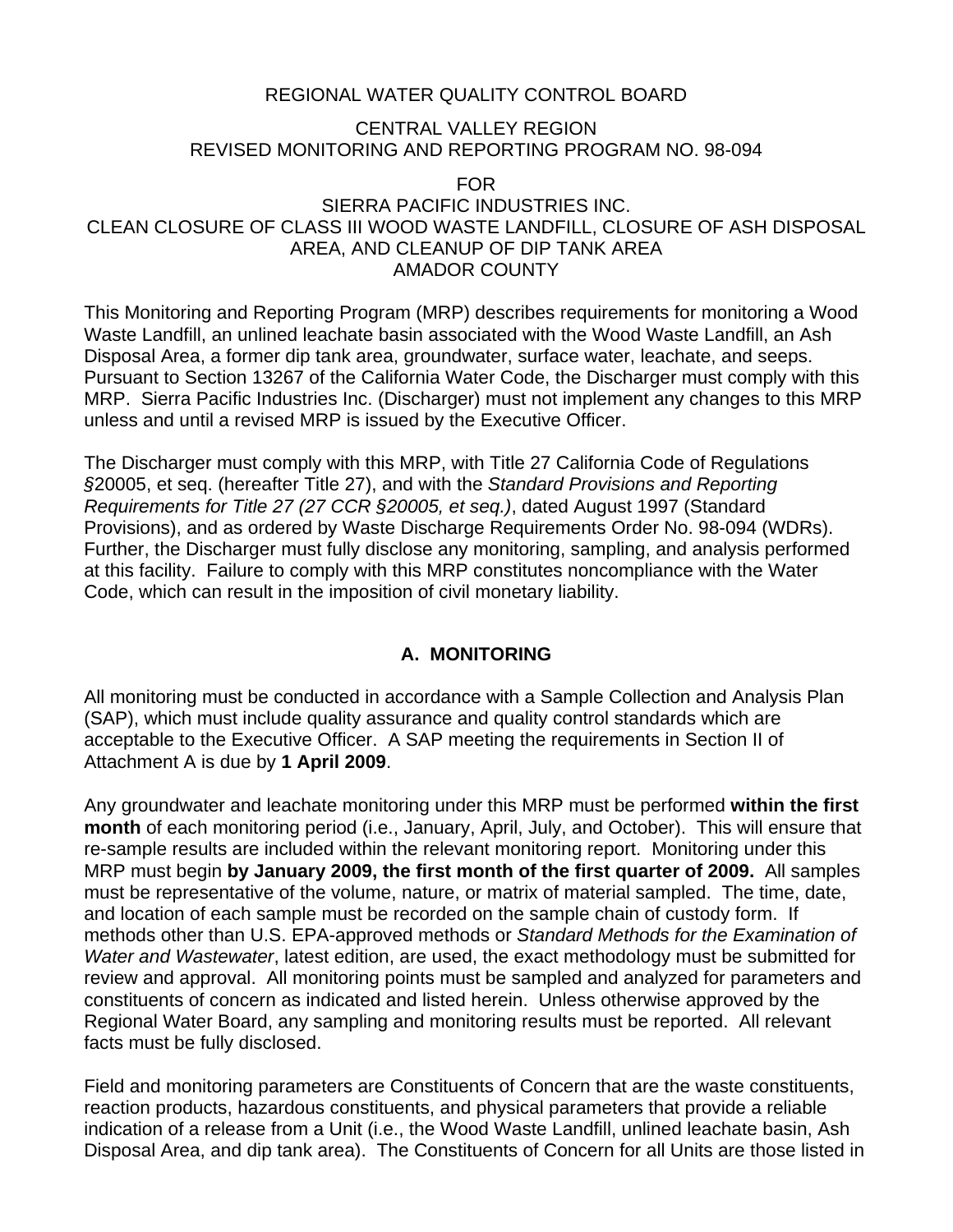Tables 1 through 5 for the specified monitored medium and Table 6 for the analytes and analytical methods. All groundwater monitoring wells, leachate basin and seeps, and surface water monitoring points must be sampled and analyzed for the Constituents of Concern as indicated in Tables 1 through 5. Required analytes and test methods are listed in Table 6.

## **1. Monitoring Points**

The existing evaluation, detection, and corrective action monitoring system for this facility must include the following:

| <b>Existing Monitoring Points</b> |  |
|-----------------------------------|--|
|                                   |  |

| <b>Media</b>         | <b>Location / Identification Number</b>                                                                        |
|----------------------|----------------------------------------------------------------------------------------------------------------|
| Groundwater          | B-1, B-2, B-3, B-5, B6-R, B-7, B-8, B-9, B-10,<br>B-11, B-12, B-13, B-14, B-15, B-16, LD-2A, D-12, D-13, D-14, |
|                      | D-15, D-16, and WQ-1. WQ-1 is owned by Ampine-Sierrapine.                                                      |
| <b>Surface Water</b> | Existing location SW-1 (adjacent to the open face of the Wood<br>Waste Landfill) and existing location SW-2    |
| Leachate Basin       | Leachate Basin                                                                                                 |

Historical monitoring points that are no longer sampled include groundwater monitoring wells B-6, BH-6, BH-7, D-10, and D-11. The Discharger stated that groundwater monitoring wells BH-6, BH-7, D-[1](#page-1-0)0, and D-11 have been abandoned<sup>1</sup>. The Discharger has requested, and has received concurrence from the Regional Water Board, to abandon well B-6 in the Fall of 2008.

The Discharger must maintain its storm water monitoring program for industrial activities. The Discharger is regulated under Water Quality Order No. 97-03-DWQ and General Permit No. CAS000001 (General Permit) for Discharges of Storm Water Associated with Industrial Activities, and must submit monitoring data according to the General Permit.

## **2. Groundwater Monitoring**

### **General**

<span id="page-1-0"></span> $\overline{a}$ 

The Discharger must operate and maintain a groundwater monitoring system that complies with the applicable provisions of Title 27 §20415 and §20420, and in accordance with this MRP, the Standard Provisions, and a SAP. The Discharger must collect, preserve, transport, and analyze groundwater samples in accordance with a SAP that has been reviewed by, and received concurrence of, the Regional Water Board. The monitoring system must be certified by a California-licensed professional civil engineer or geologist as meeting the requirements of Title 27.

Page 7 of Sierra Pacific Industries' response to comments on Draft Revised MRP, received 12 June 2008.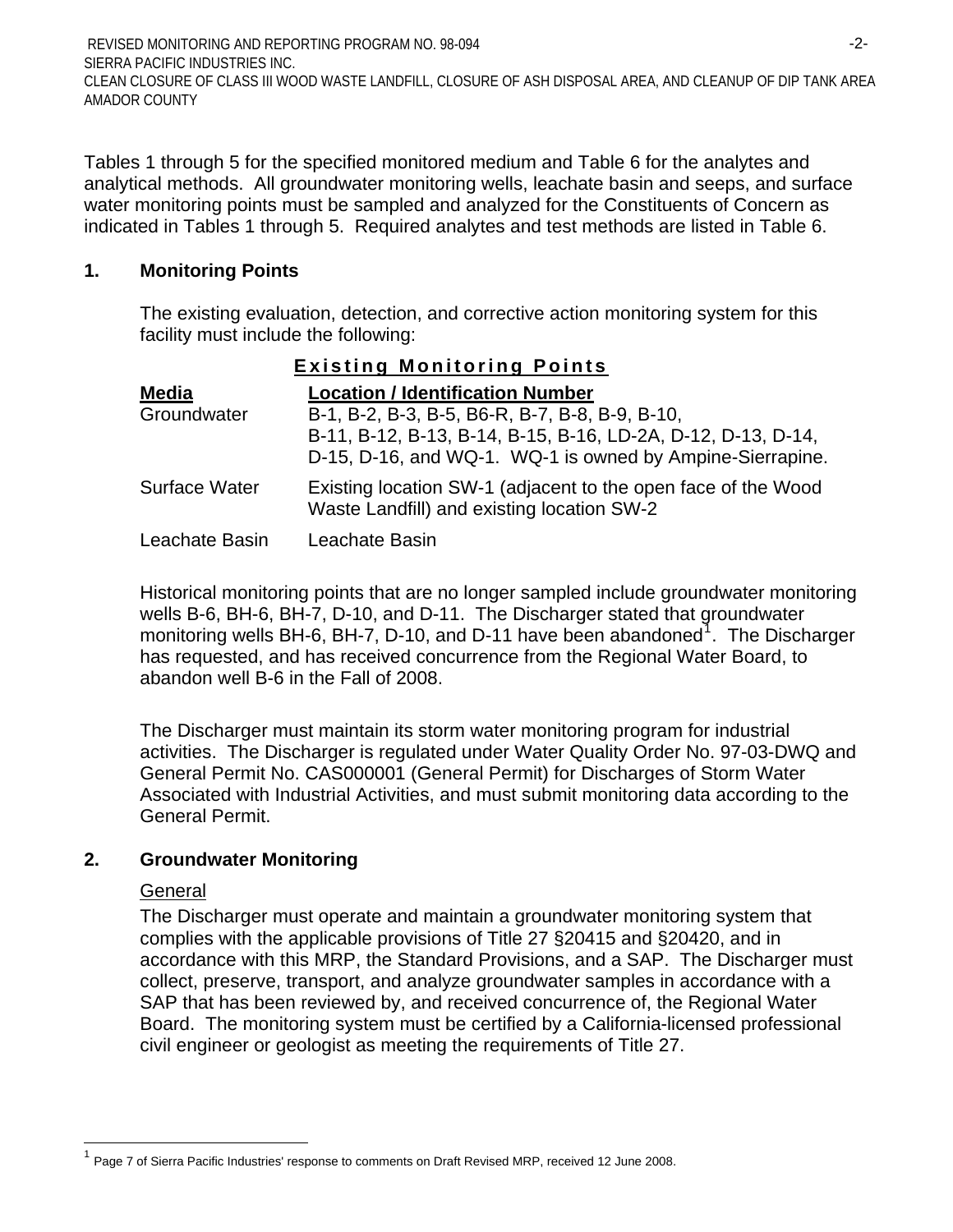REVISED MONITORING AND REPORTING PROGRAM NO. 98-094 SIERRA PACIFIC INDUSTRIES INC. -3- CLEAN CLOSURE OF CLASS III WOOD WASTE LANDFILL, CLOSURE OF ASH DISPOSAL AREA, AND CLEANUP OF DIP TANK AREA AMADOR COUNTY

### Installation of Any New Wells

Whenever any new wells (including groundwater, gas, soil vapor, and etc.) are proposed, the Discharger must submit a monitoring well installation work plan that must include the information in Sections I and II of Attachment A. After installation, the Discharger must submit a monitoring well installation report within **60-days of installation** that must include the information in Section III of Attachment A. Whenever any new wells are installed, such wells must be incorporated into this MRP beginning with the quarter in which such wells are installed. Whenever any new wells are sampled, the analytical results must be included in the report for the monitoring period in which the wells were installed.

#### Groundwater Flow Rate and Directions

The Discharger must determine the groundwater flow rate and direction in the uppermost aquifer, in any zones of perched water, and in any additional zone of saturation monitored pursuant to this MRP.

#### Sampling and Analysis

Groundwater samples must be collected from the existing wells and any additional wells that may be installed at the facility in the future. Any groundwater sample obtained for monitoring must have a turbidity of less than 10 NTUs. Samples must be collected and analyzed for the Constituents of Concern in accordance with the methods and frequency specified in Table 1, 2, 3, and in Table 6. Organic Constituents of Concern must be analyzed for "total" concentrations.

Providing that samples are obtained and documented under **anoxic conditions**, that the samples are obtained first, are immediately preserved and stored, and that a **>10 micron polycarbonate membrane-type filter with uniform and sharp size cutof**f is used, iron and manganese groundwater samples may be filtered. After filtration, the filter itself must be analyzed for their particulate load. Please note that filtration of anoxic groundwater samples is very difficult without iron oxidation and colloid formation, causing removal of previously dissolved species to be filtered. Filter loading and clogging may also occur, thus reducing the nominal size of the filter. Pre-washing of filters must be routinely performed and documented in the monitoring report. Further, the EPA has documented that there is a strong inverse correlation between turbidity and representativeness of samples, and that samples with the least disturbance (i.e., turbidity) produced the most reproducible samples irrespective of filtration. Therefore, the Discharger is encouraged to use a low-flow sampling technique with flow rates of around 100-500 ml/minute. In order to avoid entrainment, the use of bailers and air-lift arrangements is discouraged.

The applicable inorganic Constituents of Concern must be evaluated with regards to the cation/anion balance, and the results must be graphically presented using a Stiff diagram, a Piper graph, or a Schueller plot.

Samples for the Constituents of Concern specified in Tables 1, 2, and 3 and must be collected and analyzed in accordance with the methods listed in Table 6.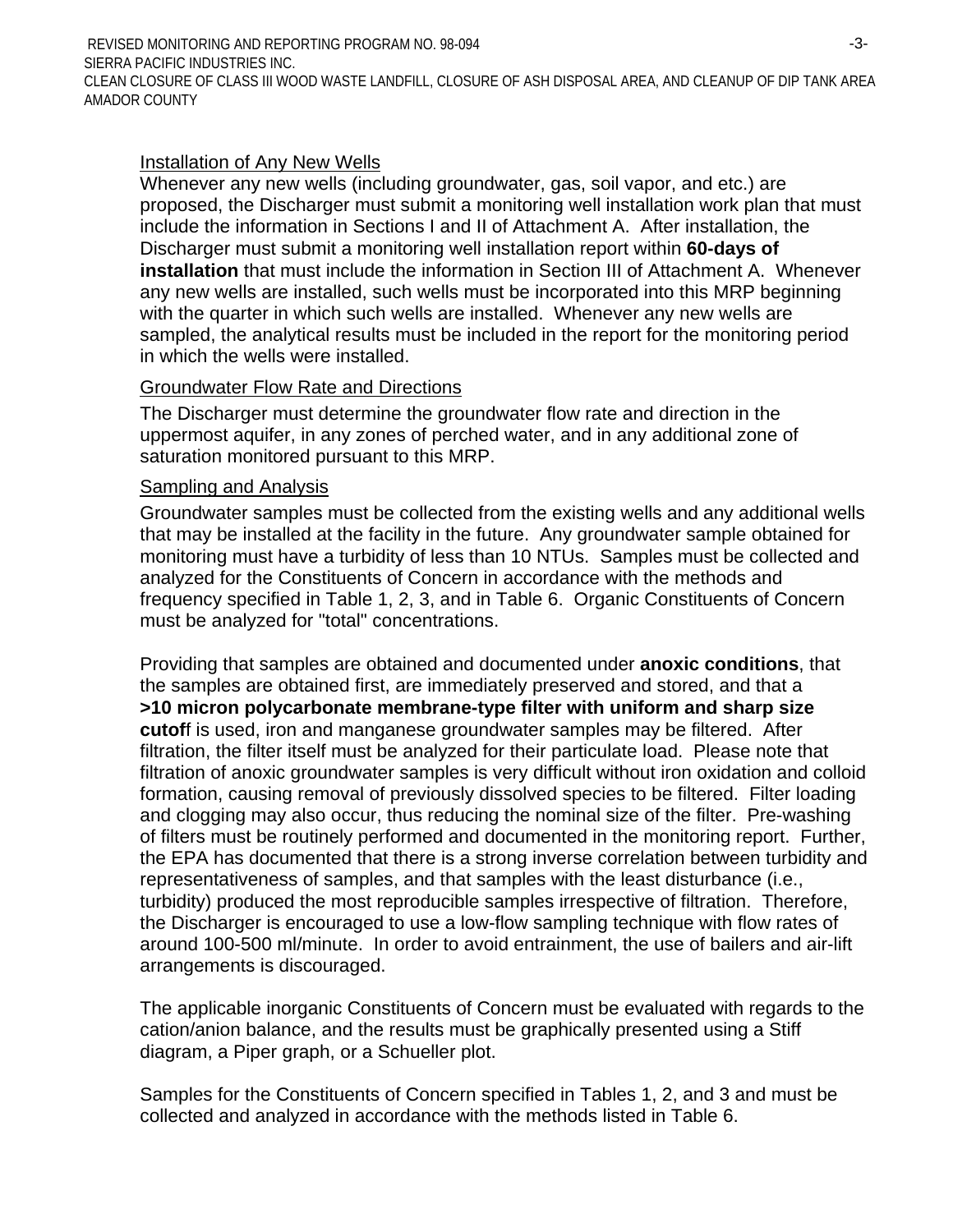REVISED MONITORING AND REPORTING PROGRAM NO. 98-094 SIERRA PACIFIC INDUSTRIES INC. -4- CLEAN CLOSURE OF CLASS III WOOD WASTE LANDFILL, CLOSURE OF ASH DISPOSAL AREA, AND CLEANUP OF DIP TANK AREA AMADOR COUNTY

|                                                                                                                                | Table 1               |                                 |  |  |
|--------------------------------------------------------------------------------------------------------------------------------|-----------------------|---------------------------------|--|--|
| Wood Waste Landfill Groundwater Monitoring Program*                                                                            |                       |                                 |  |  |
| <b>Wood Waste Landfill Groundwater Monitoring Wells</b>                                                                        |                       |                                 |  |  |
| B-1, B-2, B-3, B-6R, B-7, B-8, B-9, B-10, B-11, B-12, B-13, B-14, and LD-2A                                                    |                       |                                 |  |  |
|                                                                                                                                |                       |                                 |  |  |
| <b>Field Parameters*</b>                                                                                                       | Units                 | <b>Frequency</b>                |  |  |
| <b>Groundwater Elevation</b>                                                                                                   | Ft. & hundredths, MSL | Quarterly                       |  |  |
| Temperature                                                                                                                    | °C.                   | Quarterly                       |  |  |
| <b>Electrical Conductivity</b>                                                                                                 | umhos/cm              | Quarterly                       |  |  |
| рH                                                                                                                             | pH units              | Quarterly                       |  |  |
| Turbidity                                                                                                                      | Turbidity units       | Quarterly                       |  |  |
| <b>Monitoring Parameters*</b>                                                                                                  | <b>Units</b>          | <b>Frequency</b>                |  |  |
| <b>Total Dissolved Solids</b>                                                                                                  | mg/L                  | Quarterly                       |  |  |
| <b>Total Suspended Solids</b>                                                                                                  | mg/L                  | Quarterly                       |  |  |
| Chemical Oxygen Demand                                                                                                         | mg/L                  | Quarterly                       |  |  |
| <b>Dissolved General Minerals</b>                                                                                              | mg/L                  | Quarterly                       |  |  |
| Total iron and manganese                                                                                                       | mg/L                  | Quarterly                       |  |  |
| Tannins & Lignins                                                                                                              | mg/L                  | Quarterly                       |  |  |
| Sample B-1, B-2, B-3, B-6R, B-8, B-10, B-11, B-12, B-13, B-14, and LD-2A beginning January 2009:                               |                       |                                 |  |  |
| Dixons and Furans                                                                                                              | pq/L                  | Semi-annual                     |  |  |
| Polynuclear Aromatic Hydrocarbons                                                                                              | ug/L                  | Semi-annual                     |  |  |
| Sample B-7 and B-9 every 5-years beginning January 2009, and thereafter every 5-years alternating between<br>June and January: |                       |                                 |  |  |
| Dixons and Furans                                                                                                              | pg/L                  | 5-years, beginning January 2009 |  |  |
| Polynuclear Aromatic Hydrocarbons                                                                                              | ug/L                  | 5-years, beginning January 2009 |  |  |
|                                                                                                                                |                       |                                 |  |  |

**\*** Constituents of Concern must be prepared and analyzed for "total" concentrations unless otherwise approved by the Regional Water Board. See Table 6 for the list of analytes and analytical methods.

| Table 2<br>Ash Disposal Area Groundwater Monitoring Program*                                                                                                                                                                                  |                                                                                 |                                                                                                                                                          |  |  |
|-----------------------------------------------------------------------------------------------------------------------------------------------------------------------------------------------------------------------------------------------|---------------------------------------------------------------------------------|----------------------------------------------------------------------------------------------------------------------------------------------------------|--|--|
| <b>Ash Disposal Area Groundwater Monitoring Wells</b><br>B-5, B-15, B-16                                                                                                                                                                      |                                                                                 |                                                                                                                                                          |  |  |
| <b>Field Parameters*</b>                                                                                                                                                                                                                      | Units                                                                           | <b>Frequency</b>                                                                                                                                         |  |  |
| <b>Groundwater Elevation</b><br>Temperature<br><b>Electrical Conductivity</b><br>рH<br>Turbidity<br><b>Monitoring Parameters*</b>                                                                                                             | Ft. & hundredths, MSL<br>°Σ<br>umhos/cm<br>pH units<br>Turbidity units<br>Units | Quarterly<br>Quarterly<br>Quarterly<br>Quarterly<br>Quarterly<br><u>Frequency</u>                                                                        |  |  |
| <b>Total Dissolved Solids</b><br><b>Total Suspended Solids</b><br>Chemical Oxygen Demand<br><b>Dissolved General Minerals</b><br>Total iron and manganese<br>Tannins & Lignins<br>Dixons and Furans<br>Polynuclear Aromatic Hydrocarbons<br>* | mg/L<br>mg/L<br>mg/L<br>mg/L<br>mg/L<br>mg/L<br>pg/L<br>ug/L                    | Quarterly<br>Quarterly<br>Quarterly<br>Quarterly<br>Quarterly<br>Quarterly<br>Semi-annual, beginning January 2009<br>Semi-annual, beginning January 2009 |  |  |
|                                                                                                                                                                                                                                               |                                                                                 | Constituents of Concern must be prepared and analyzed for "total" concentrations unless otherwise approved                                               |  |  |

by the Regional Water Board. See Table 6 for the list of analytes and analytical methods.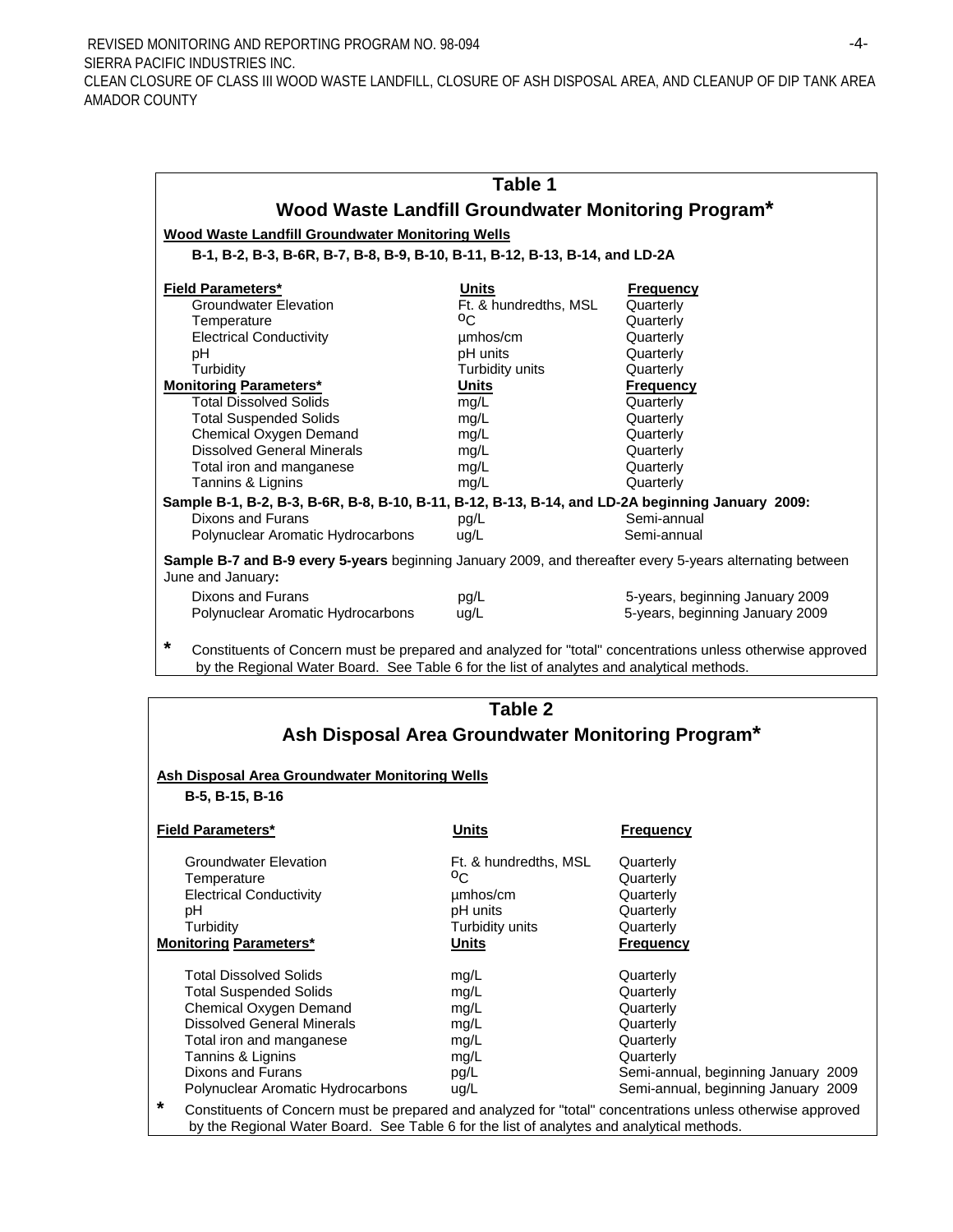|                                                                                                                                                                    | Table 3<br>Dip Tank Area Groundwater Monitoring Program* |                                                                                                        |
|--------------------------------------------------------------------------------------------------------------------------------------------------------------------|----------------------------------------------------------|--------------------------------------------------------------------------------------------------------|
| Dip Tank Area Groundwater Monitoring Wells                                                                                                                         |                                                          |                                                                                                        |
| WQ-1, D-12, D-13, D-14, D-15, and D-16                                                                                                                             |                                                          |                                                                                                        |
| Sampling and analysis must begin starting with the First Quarter of 2009                                                                                           |                                                          |                                                                                                        |
| <b>Field Parameters*</b>                                                                                                                                           | Units                                                    | <b>Frequency</b>                                                                                       |
| <b>Groundwater Elevation</b>                                                                                                                                       | Ft. & hundredths, MSL                                    | Semi-annual                                                                                            |
| Temperature                                                                                                                                                        | $^{0}C$                                                  | Semi-annual                                                                                            |
| <b>Electrical Conductivity</b>                                                                                                                                     | umhos/cm                                                 | Semi-annual                                                                                            |
| рH                                                                                                                                                                 | pH units                                                 | Semi-annual                                                                                            |
| Turbidity                                                                                                                                                          | Turbidity units                                          | Semi-annual                                                                                            |
| Dissolved oxygen                                                                                                                                                   | mg/L                                                     | Semi-annual                                                                                            |
| <b>Monitoring Parameters*</b>                                                                                                                                      | Units                                                    | <b>Frequency</b>                                                                                       |
| <b>Chlorinated Phenols</b>                                                                                                                                         | ug/L                                                     | Semi-annual                                                                                            |
| Dixons and Furans                                                                                                                                                  | pg/L                                                     | Semi-annual                                                                                            |
| *<br>Constituents of Concern must be prepared and analyzed for "total" concentrations unless otherwise<br>Table 6 for the list of analytes and analytical methods. |                                                          | approved by the Regional Water Board. See Table 6 for the list of analytes and analytical methods. See |

### **3. Surface Water Monitoring**

All surface water monitoring parameters must be analyzed for total concentrations, including organic and inorganic constituents. The Discharger must sample and analyze surface water at existing locations SW-1 and SW-2. Each surface water location must be sampled for two events **during the first hour of discharge during regular business hours** from

- (1) The first storm event of the wet season, and
- (2) At least one other storm event in the wet season.

If no rain event occurred during a monitoring period, this must be so stated in the monitoring report.

For all monitoring points assigned to surface water monitoring, samples must be collected, analyzed, and reported for the Constituents of Concern in accordance with the methods and frequency specified in Table 4. Constituents of Concern must be analyzed for "total" concentrations.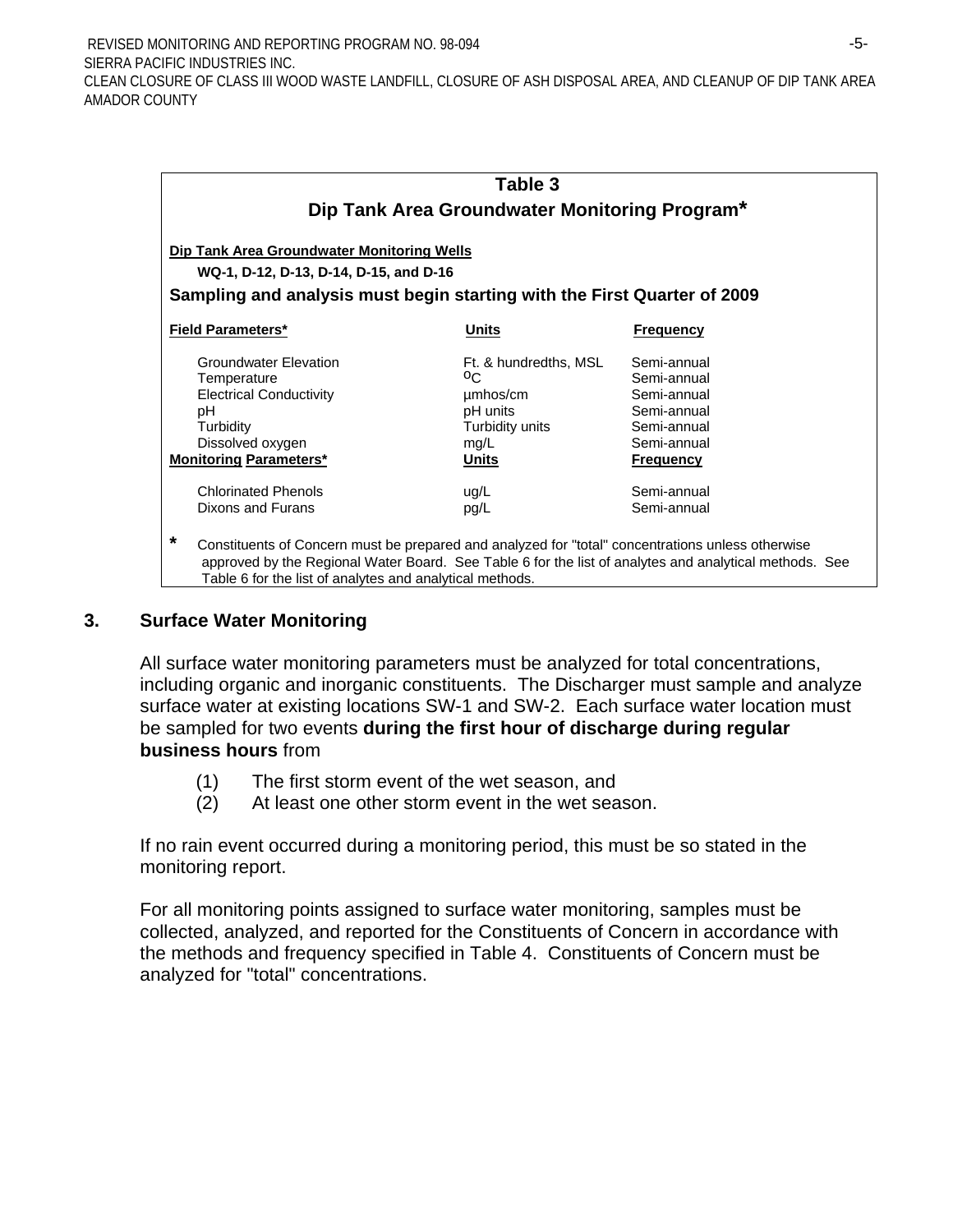| Table 4                                 |             |                                           |  |  |
|-----------------------------------------|-------------|-------------------------------------------|--|--|
|                                         |             | <b>Surface Water Monitoring Program*</b>  |  |  |
|                                         |             |                                           |  |  |
| <b>Surface Water Sampling Locations</b> |             |                                           |  |  |
| SW-1 and SW-2                           |             |                                           |  |  |
| <b>Field Parameters</b>                 | Units       | <b>Monitoring Frequency</b>               |  |  |
| Temperature                             | $^{\circ}C$ | For all parameters, collect the samples   |  |  |
| <b>Specific Conductance</b>             | umhos/cm    | during the first hour during regular      |  |  |
| рH                                      | pH number   | business hours of discharge from          |  |  |
| Dissolved oxygen                        | mg/L        | (1) the first storm event of the season   |  |  |
|                                         |             | and (2) from at least one other storm     |  |  |
|                                         |             | event of the season.                      |  |  |
| <b>Monitoring Parameters</b>            |             | <b>Monitoring Frequency</b>               |  |  |
| <b>Total Dissolved Solids</b>           | mg/L        | For all parameters, collect the samples   |  |  |
|                                         | mg/L        | during the first hour of discharge during |  |  |
| <b>Total Suspended Solids</b>           |             | regular business hours from               |  |  |
| <b>Chemical Oxygen Demand</b>           | mg/L        |                                           |  |  |
| Total iron and manganese                | mg/L        | (1) the first storm event of the season   |  |  |
| <b>Total General minerals</b>           | mg/L        | and (2) from at least one other storm     |  |  |
| Dioxins and Furans                      | pg/L        | event of the season.                      |  |  |
|                                         |             |                                           |  |  |
|                                         |             |                                           |  |  |
|                                         |             |                                           |  |  |

**\*** All Constituents of Concern must be prepared and analyzed for "total" concentrations. See Table 6 for the list of analytes and analytical methods.

### **4. Leachate Pond and Seep Monitoring**

All leachate and seep samples must be analyzed for total concentrations of the Constituents of Concern. Leachate pond and seep samples must be collected and analyzed at the frequency and for the constituents of concern listed in Table 5.

#### Leachate Pond Liquids

The leachate pond freeboard must be recorded weekly, and the other parameters must be monitored semiannually as indicated in Table 5. Analytical methods must be those listed in Table 5 and 6.

#### Seeps

Any leachate which seeps to the surface from the Wood Waste Landfill, the unlined leachate basin, or the Ash Disposal Area must be immediately sampled and analyzed for the Constituents of Concern, including the Field Parameters and Monitoring Parameters, listed in Table 5 upon detection of any seep. Thereafter, any seep must be sampled at the frequencies listed in Table 5 (i.e., semi-annually). Analytical methods must be those listed in Table 6. The quantity of leachate from any seep must be estimated and reported as Leachate Flow Rate (in gallons/day).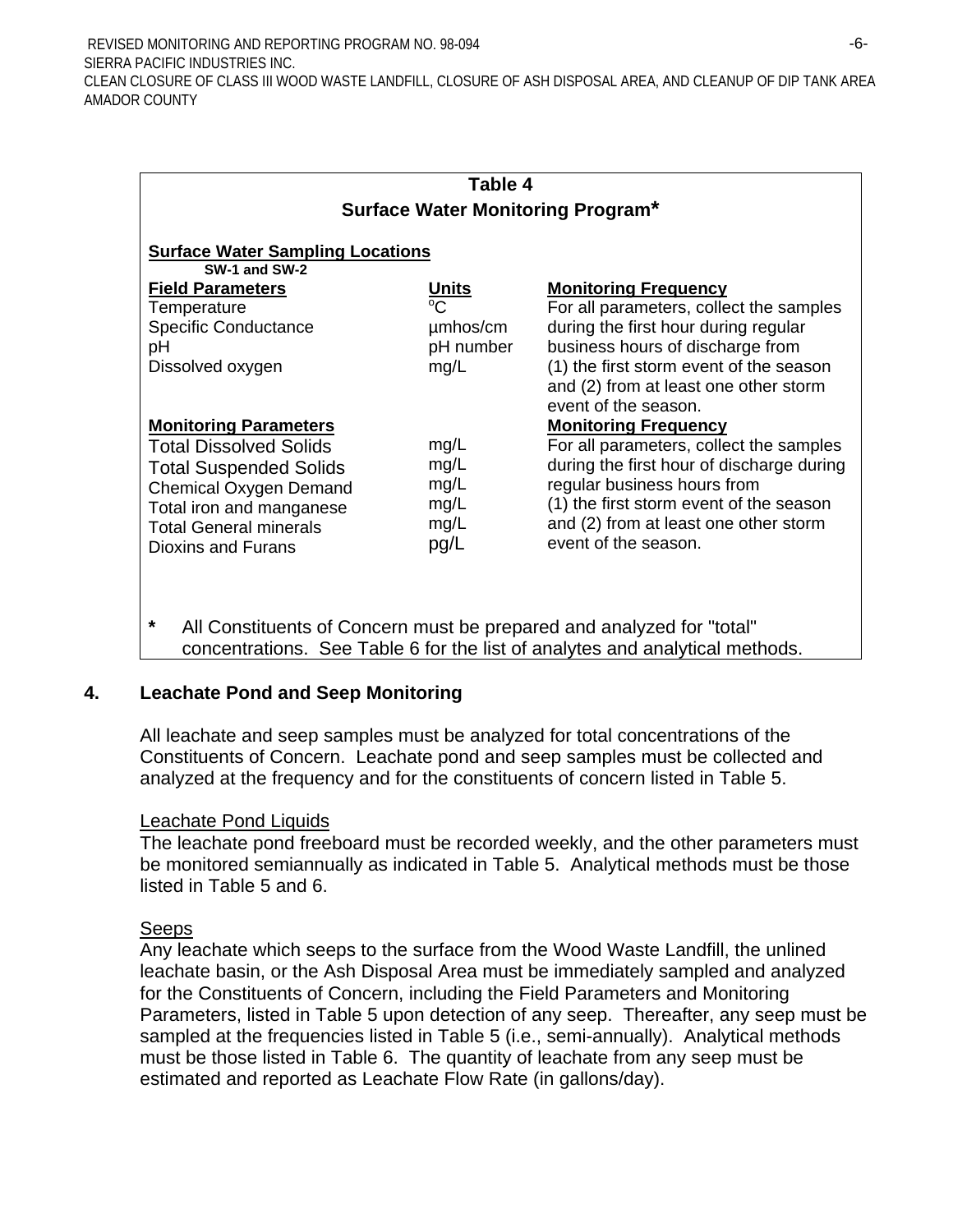REVISED MONITORING AND REPORTING PROGRAM NO. 98-094 SIERRA PACIFIC INDUSTRIES INC. -7- CLEAN CLOSURE OF CLASS III WOOD WASTE LANDFILL, CLOSURE OF ASH DISPOSAL AREA, AND CLEANUP OF DIP TANK AREA AMADOR COUNTY

|                                            | Table 5         |                              |  |
|--------------------------------------------|-----------------|------------------------------|--|
| Leachate Pond and Seep Monitoring Program* |                 |                              |  |
| <b>Field Parameters*</b>                   | Units           | <b>Frequency</b>             |  |
| Freeboard, pond                            | feet & inches   | Weekly                       |  |
| Leachate Flow rate, seep                   | gallons/day     | On detection / weekly        |  |
| Temperature                                | °C.             | On detection / Semi-annually |  |
| <b>Electrical Conductivity</b>             | umhos/cm        | On detection / Semi-annually |  |
| рH                                         | pH units        | On detection / Semi-annually |  |
| Turbidity                                  | Turbidity units | On detection / Semi-annually |  |
| Dissolved oxygen                           | mg/L            | On detection / Semi-annually |  |
| <b>Monitoring Parameters*</b>              | Units           | <b>Frequency</b>             |  |
| <b>Total Dissolved Solids</b>              | mg/L            | On detection / Semi-annually |  |
| <b>Total Suspended Solids</b>              | mg/L            | On detection/ Semi-annually  |  |
| Chemical Oxygen Demand                     | mg/L            | On detection / Semi-annually |  |
| Biochemical Oxygen Demand                  | mg/L            | On detection / Semi-annually |  |
| <b>Total General Minerals</b>              | mg/L            | On detection / Semi-annually |  |
| Total iron and manganese                   | mg/L            | On detection / Semi-annually |  |
| Tannins & Lignins                          | mg/L            | On detection / Semi-annually |  |

\* **Constituents of Concern must be prepared and analyzed for "total" concentrations, unless otherwise approved by the Regional Water Board. See Table 6 for the list of analytes and analytical methods.**

#### **5. Facility Monitoring**

a. Facility Inspection

Annually, prior to the anticipated rainy season, but no later than **30 September**, the Discharger must conduct an inspection of the facility. The inspection must assess damage to the drainage control system, the condition of the groundwater monitoring equipment (including wells, etc.), and must include the Standard Observations. Any necessary construction, maintenance, or repairs must be completed by **31 October**. By **15 November** of each year, the Discharger must submit an annual report describing the results of the inspection and repair measures implemented, including photographs of any problems encountered and the repairs made.

b. Storm Events

The Discharger must inspect all precipitation, diversion, and drainage facilities for damage **within 7 days** following *major storm events*. Necessary repairs must be completed **within 30 days** of the inspection. The Discharger must report any damage and subsequent repairs within 45 days of completion of the repairs, including photographs of the problem and the repairs.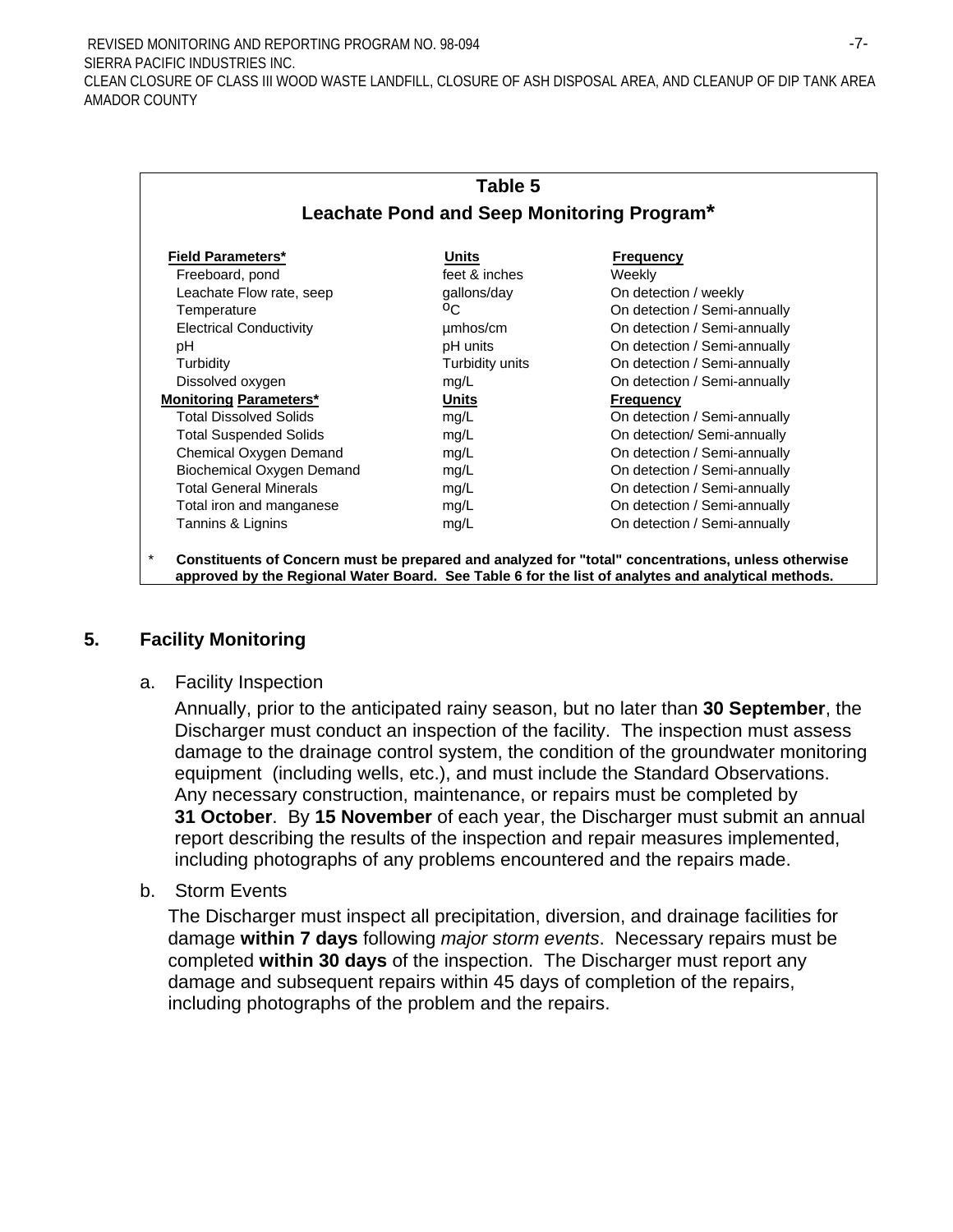REVISED MONITORING AND REPORTING PROGRAM NO. 98-094 SIERRA PACIFIC INDUSTRIES INC. -8- CLEAN CLOSURE OF CLASS III WOOD WASTE LANDFILL, CLOSURE OF ASH DISPOSAL AREA, AND CLEANUP OF DIP TANK AREA AMADOR COUNTY

## **B. WATER QUALITY PROTECTION STANDARD**

## **1. Water Quality Protection Standard Report**

**By 15 June 2009,** the Discharger must submit a Water Quality Protection Standard Report for the Wood Waste Landfill, the unlined leachate basin, and the Ash Disposal Area.

- a. For each waste management unit (Unit), the Water Quality Protection Standard must consist of all Constituents of Concern, the concentration limit for each constituent of concern, the point of compliance, and all water quality monitoring points for each monitored medium. For the Water Quality Protection Standard Report, the Units include the Wood Waste Landfill, Leachate Basin, and the Ash Disposal Area. The Water Quality Protection Standard, or any modification thereto, must be submitted in a report for review and approval.
- b. The Water Quality Protection Standard report must:
	- i Identify **all distinct bodies of surface and ground water** that could be affected in the event of a release from a Unit or portion of a Unit. This list must include at least the uppermost aquifer and any permanent or ephemeral zones of perched groundwater underlying the facility.
	- ii Include a map (both hard copy and digital format) showing the monitoring points, including the background monitoring points, for the surface water monitoring program, groundwater monitoring program, any identified seeps, and the leachate pond monitoring point. The map must include the points of compliance in accordance with Title 27 §20405.
	- iii Evaluate and determine the perennial direction(s) of groundwater movement within the uppermost groundwater zone(s).
	- iv Include an electronic file with all historical and current analytical data in an Excel spreadsheet. The spreadsheet must include the location identifier (e.g., well number), results, units, method detection limits (MDLs), practical quantitation limits (PQL), trace concentrations, analyte, CAS number, analytical method number, sample date, and laboratory. A PDF file is not acceptable and will be rejected.
- c. The Water Quality Protection Standard report must be signed and stamped by a California-registered civil engineer or geologist as meeting the requirements of Title 27, and as required in Section E.3, *Reporting Requirements*, of this MRP.
- d. If subsequent sampling of the background monitoring point(s) indicates significant water quality changes due to either seasonal fluctuations or other reasons unrelated to waste management activities at the site, the Discharger may request modification of the Water Quality Protection Standard.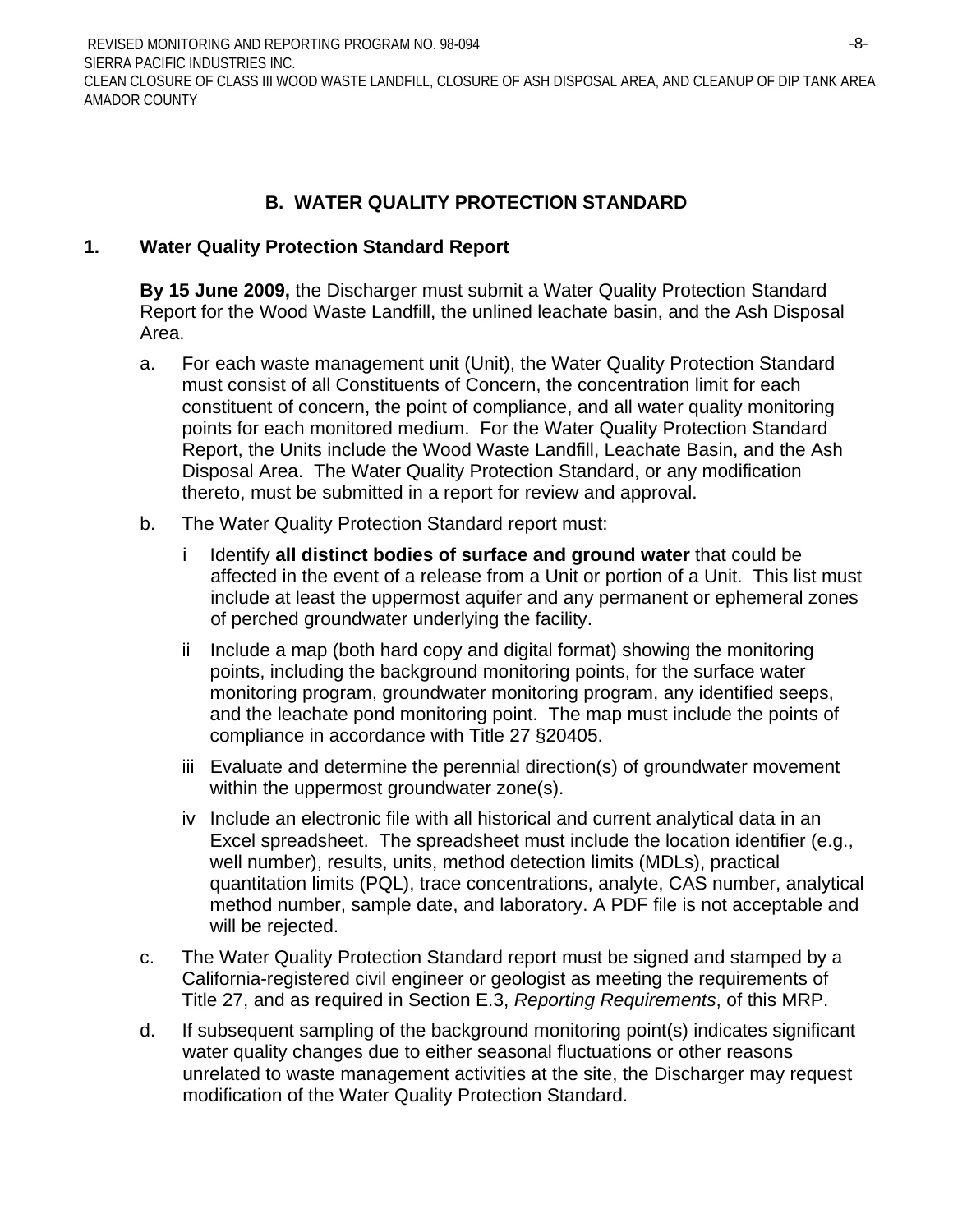REVISED MONITORING AND REPORTING PROGRAM NO. 98-094 SIERRA PACIFIC INDUSTRIES INC. -9- CLEAN CLOSURE OF CLASS III WOOD WASTE LANDFILL, CLOSURE OF ASH DISPOSAL AREA, AND CLEANUP OF DIP TANK AREA AMADOR COUNTY

## **2. Constituents of Concern**

Field and monitoring parameters are Constituents of Concern that are the waste constituents, reaction products, hazardous constituents, and physical parameters that provide a reliable indication of a release from a Unit. The Constituents of Concern for all Units are those listed in Tables 1 through 5 for the specified monitored medium and Table 6 for the analytes and analytical methods.

## **3. Concentration Limits**

For a naturally occurring constituent of concern, the concentration limit for each constituent of concern must be determined as follows:

- a. By calculation in accordance with a statistical method pursuant to §20415 of Title  $27(e)(8)$ ; or
- b. By an alternate statistical method meeting the requirements of §20415(e)(8)(E) of Title 27.

## **4. Monitoring Points**

All monitoring wells established for the monitoring program must constitute the monitoring points for the groundwater Water Quality Protection Standard.

### **5. Point of Compliance**

The point of compliance for the water standard at each Unit is a vertical surface located at the hydraulically downgradient limit of the Unit that extends through the uppermost aquifer underlying the Unit.

### **6. Compliance Period**

The compliance period for the Wood Waste Landfill, unlined leachate basin, and Ash Disposal Area must be the number of years equal to the active life of the Wood Waste Landfill and ash disposal area plus the closure period. The compliance period is the minimum period during which the Discharger must conduct a water quality monitoring program subsequent to a release from any Unit. The compliance period must begin anew each time the Discharger initiates an evaluation monitoring program.

## **7. Background Monitoring Points**

The Discharger must propose, for concurrence by the Regional Water Board, a background groundwater monitoring location and a background surface water monitoring location.

The historic surface water monitoring location, SW-1, is impacted by leachate with elevated concentrations of tannins and lignins, iron, and electrical conductivity from the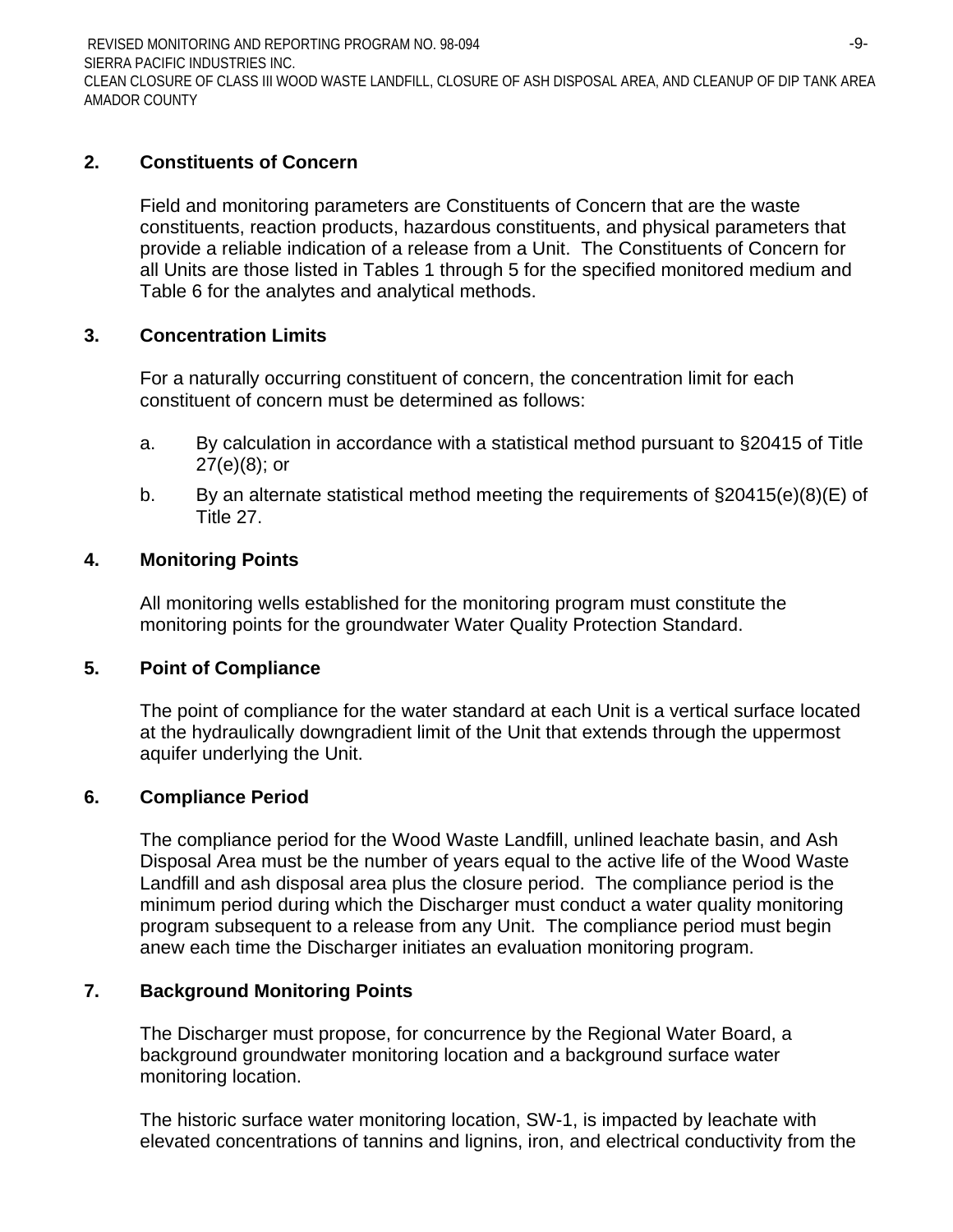open face of the Wood Waste Landfill. In addition, the historic background groundwater monitoring point at the facility, well B-1, is impacted by concentrations of organic constituents (e.g., total dioxins/furans, polynuclear aromatic hydrocarbons, and tannins & lignins).

The Discharger must submit a proposal for background monitoring wells **by December 12, 2008** for review by the Regional Water Board. The Discharger's proposal must include a technical evaluation that is based on laboratory analytical data (historic and current), hydrogeology, and engineering analysis. An electronic file (a .xls file) suitable for statistical analysis must be submitted that includes all historic and current data. In addition, tables with data, any formulas used for statistics, and photocopies of formulas and the supporting text for any source/reference used to develop a statistical analysis must be included. A map with all historic and current monitoring points must be included. The Discharger's "clean closed areas" must be defined and outlined on the map. Construction work being performed by Sierra Pacific Industries, its partners, subsidiaries, sister-companies, and otherwise owned or operated by the Discharger must be delineated and defined on the map. The Regional Water Board staff will review the Discharger's technical evaluation and will determine the suitability of any proposal.

# **E. REPORTING REQUIREMENTS**

### **1. Record Maintenance**

The Discharger must retain records of all monitoring information, including all calibration and maintenance records, all original strip chart recordings of continuous monitoring instrumentation, copies of all reports required by this Order, and records of all data used to complete the application for this Order. Records must be maintained throughout the life of the facility including the postclosure period. Such legible records must show the following for each sample:

- a. Sample identification number, the monitoring point or background monitoring point from which it was taken, and the identity of the individual who obtained the sample;
- b. Date, time, and manner of sampling;
- c. Date and time that analyses were started and completed, and the name of the personnel and laboratory performing each analysis;
- d. Complete procedure used, including method of preserving the sample, and the identity and volumes of reagents used;
- e. Calculation of results; and
- f. Results of analyses, and the MDL, PQL, and trace quantities for each analysis.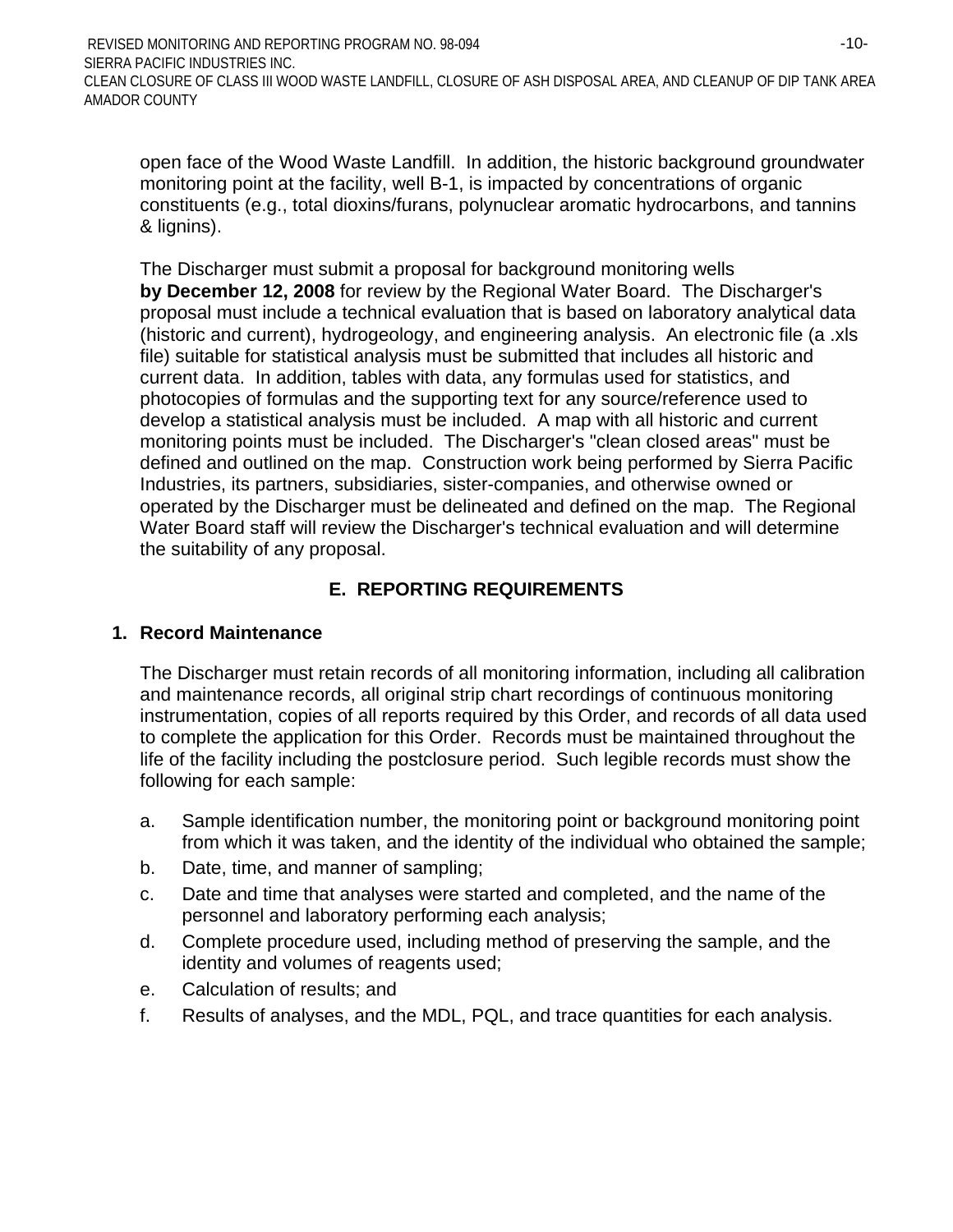REVISED MONITORING AND REPORTING PROGRAM NO. 98-094 SIERRA PACIFIC INDUSTRIES INC. -11- CLEAN CLOSURE OF CLASS III WOOD WASTE LANDFILL, CLOSURE OF ASH DISPOSAL AREA, AND CLEANUP OF DIP TANK AREA AMADOR COUNTY

## **2. Transmittal Letter and Certification**

A transmittal letter explaining the essential points must accompany each report. The transmittal letter must include the Order Nos. for the WDRs and MRP, and the date of the Standard Provisions. In addition, the transmittal letter must identify and discuss any violations found since the last report was submitted, and if the violations were corrected. The Discharger must reference any previously submitted time schedules for any corrective action, other enforcements, or evaluation monitoring. If no violations have occurred since the last submittal, this must be clearly stated in the transmittal letter. The transmittal letter must contain the penalty of perjury statement by the Discharger, or the Discharger's authorized agent, as described in the Standard Provisions, General Reporting Requirements. All reports and transmittal letters must be signed by persons identified below:

For a corporation*:* by a principal executive officer of at least the level of senior vice-president.

For a partnership or sole proprietorship*:* by a general partner or the proprietor.

A duly authorized representative of a person designated in a or b above if the authorization is made in writing by a person described in a or b of this provision; the authorization specifies either an individual or a position having responsibility for the overall operation of the regulated facility or activity, such as the position of plant manager, superintendent, or position of equivalent responsibility. A duly authorized representative may thus be either a named individual or any individual occupying a named position; and the written authorization is submitted to the Board.

## **3. Report Prepared Under Supervision of Registered Geologist or Civil Engineer**

In accordance with California Business and Professions Code Sections 6735, 7835, and 7835.1, engineering and geologic evaluations and judgments must be performed by or under the direction of registered professionals competent and proficient in the fields pertinent to the required activities. All monitoring reports, sampling and analysis plans, and any other reports or plans must be prepared by or under the direction of appropriately qualified professional(s), even if not explicitly stated. Each monitoring report, other report, or plan submitted by the Discharger must contain the professional's signature and stamp of the seal.

## **4. Report of Seeps**

The Discharger must report by telephone any seepage from any Unit **immediately** after it is discovered. A written report must be filed with the Regional Water Board **within seven days**, containing at least the following information:

- a. A map showing the location(s) of seepage;
- b. An estimate of the flow rate;
- c. A description of the nature of the discharge (e.g., all pertinent observations and analyses);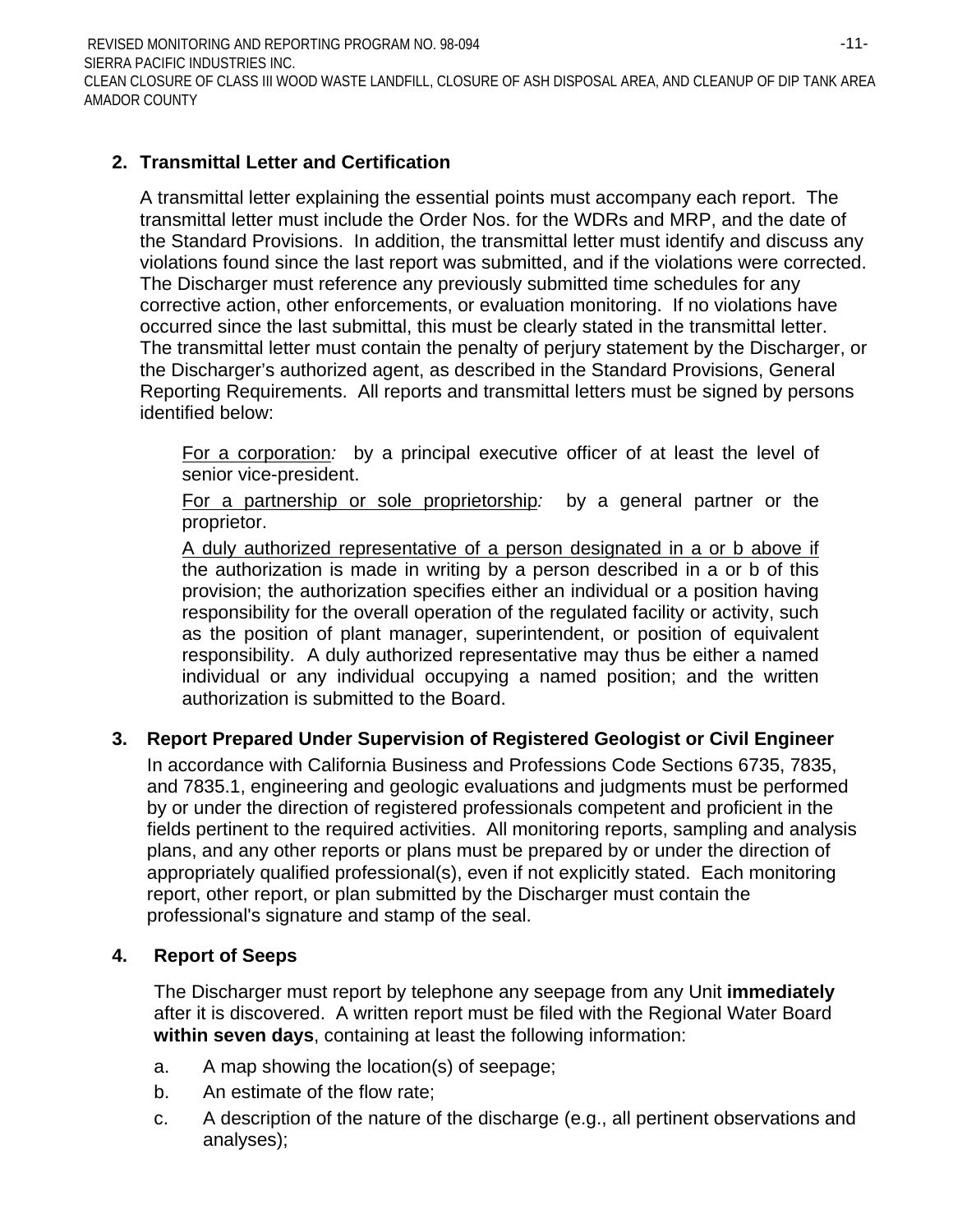- d. Verification that samples have been submitted for analyses of the Constituents of Concern and Constituents of Concern listed in Table 5 of this MRP, and an estimated date that the results will be submitted to the Regional Water Board; and
- e. Corrective measures underway or proposed, and corresponding time schedule.

## **5. Reporting Schedule**

The Discharger must submit reports with the data and information required in this MRP, the WDRs Order No. 98-094, and the Standard Provisions and Reporting Requirements (dated August 1997). Unless otherwise approved by the Regional Water Board, the results of any monitoring conducted at the site must be reported to the Regional Water Board in accordance with the reporting schedule below for the calendar period in which samples were taken or observations made, including any monitoring done more frequently than required by the MRP. The following table contains the due dates for submittal of reports:

## **Quarterly Monitoring Reports**

| <b>Report</b><br><b>Type</b> | <b>Sampling Frequency</b> | <b>Reporting Period</b>                                                                                    | Date Due                                        |
|------------------------------|---------------------------|------------------------------------------------------------------------------------------------------------|-------------------------------------------------|
| Quarterly                    | Weekly/monthly/quarterly  | – 31 March<br>1 January<br>1 April<br>$-30$ June<br>- 30 September<br>1 July<br>- 31 December<br>1 October | 30 April<br>31 July<br>31 October<br>31 January |

### **Other Reports Date Due**

Annual Monitoring Summary Report **31 January** of each year Facility Monitoring Report **15 November** of each year Response to a Release As necessary As necessary Background Monitoring Well Proposal **12 December 2008** Sample Collection and Analysis Plan **1 April 2009 1 April 2009** Water Quality Protection Standard **15 June 2009** 

# **6. Quarterly Monitoring Reports**

Quarterly monitoring reports must include the following information:

- a. If the Discharger discusses any previous report, plan, or document in its Monitoring Reports, then the Discharger must fully disclose if the Regional Water Board rejected and/or did **NOT** concur with any such document, including but not limited to the technical evaluations, the conclusions, or the recommendations in any such report. Failure to disclose fully such relevant information is a violation of this MRP and the Standard Provisions.
- b. Surface water monitoring results must be reported in the quarterly reports. If no surface water was present during the quarter, then this information must be included in the report.
- c. The Discharger must determine and report the groundwater flow rate and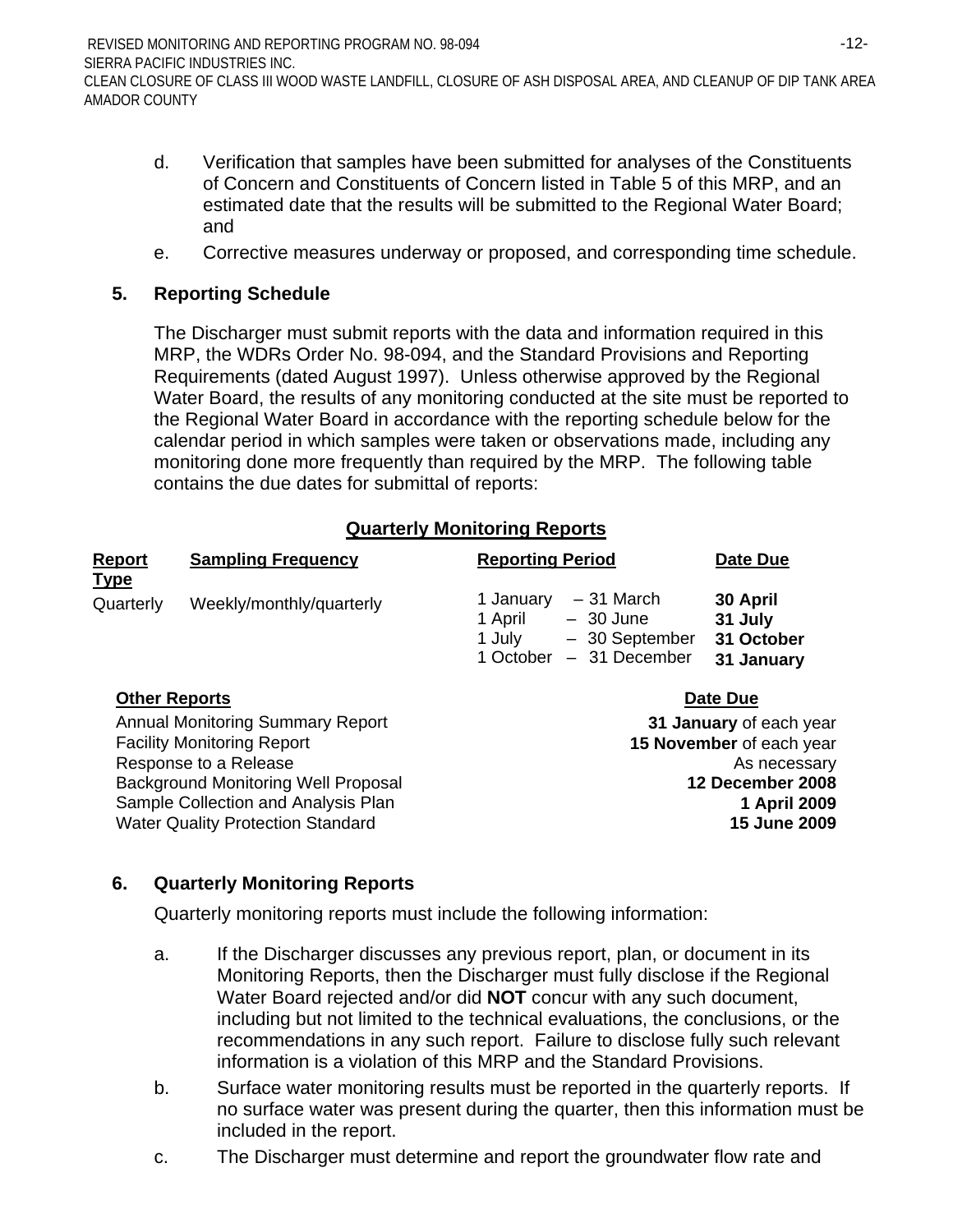direction in the uppermost aquifer, in any zones of perched water, and in any additional zone of saturation monitored pursuant to this MRP. Results must be reported quarterly, including the times of highest and lowest elevations of the water levels in the wells.

- d. In reporting the monitoring data, the Discharger must arrange the data in tables so that the date, the constituents, the concentrations, units, and compliance are readily discernible. The data must be summarized in such a manner so as to illustrate clearly the compliance with the WDRs or lack thereof. All historical and current groundwater, leachate, seep, and surface water analytical results must be tabulated and submitted.
- e. Field and laboratory tests must be reported in each monitoring report. Weekly, monthly, quarterly, semiannual, and annual monitoring reports must be submitted in accordance with the schedule, below, for the calendar period in which samples were taken or observations made. Any analysis performed beyond the requirements of this monitoring and reporting program must be reported in the quarter for which the samples were obtained.
- f. A discussion of the monitoring results, including notations of any water quality violations must precede any tabular summaries.
- g. For the Wood Waste Landfill, each monitoring report must have a tabulated summary of the monthly quantity of wood waste hauled off site during the reporting period and the cumulative quantity since the start of clean closure.
- h. The Discharger must include a site map showing the facility features, existing and historical monitoring wells, direction of groundwater flow, and stormwater and surface water monitoring locations.
- i. The Discharger must include hard copies of all analytical reports as signed by the appropriate laboratory personnel.
- j. The Discharger must include the monitoring well data sheets, including the date and time, type of pump, purging and sampling method, and water disposal method.
- k. The Discharger must provide a description of the sampling procedure (number and description of the samples, field blanks, travel blanks, and duplicate samples taken, the type of containers and preservatives used, the date and time of sampling, the name, and any other observations).
- l. Each monitoring report must include a compliance evaluation summary. The summary must contain at least:
	- 1) Laboratory statements of results of all analyses evaluating compliance with requirements.
	- 2) A technical evaluation of the effectiveness of the leachate monitoring and control facilities.
	- 3) A technical evaluation of the effectiveness of the run-off/run-on control facilities.
	- 4) The quantity and types of wastes discharged into the Wood Waste Landfill, and the locations in the Wood Waste Landfill where waste has been placed since submittal of the last such report.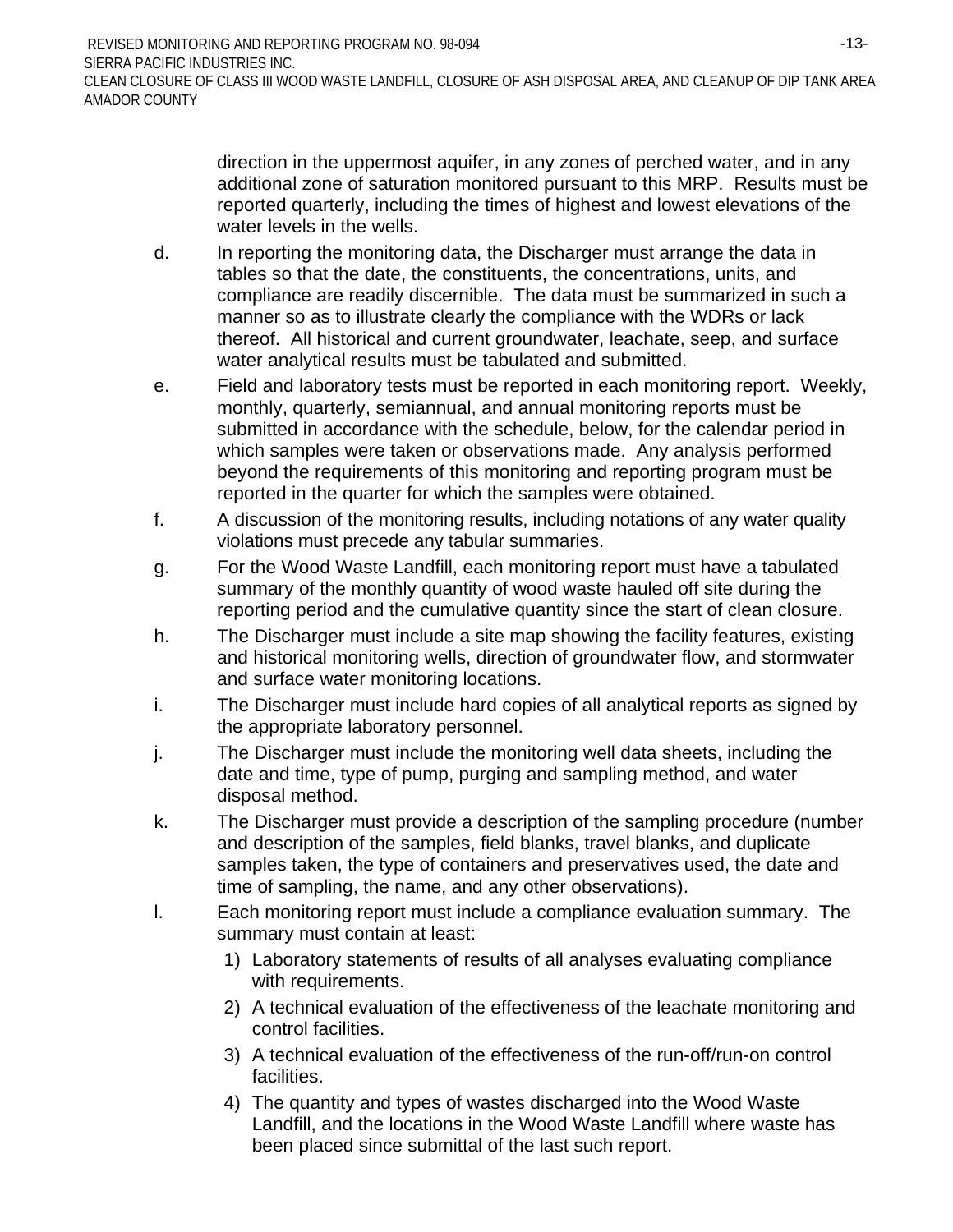- 5) Tabulated data showing the monthly and total cumulative quantity and types of wastes extracted from the Wood Waste Landfill and Ash Disposal Area that have been transported off-site.
- 6) A **summary and certification of completion** of all **Standard Observations** for the Wood Waste Landfill and ash disposal area, for the perimeter of the Wood Waste Landfill and ash disposal area, and for the receiving waters. Standard observations must be conducted **weekly** during the wet season (1 October to 30 April) and **monthly** during the dry season (1 May to 30 September). The Standard Observations must include:

For the Wood Waste Landfill and ash disposal area:

- a) Evidence of ponded water at any point on the facility (show affected area on map);
- b) Evidence of odors presence or absence, characterization, source, and distance of travel from source; and
- c) Evidence of erosion and/or of day-lighted refuse.

Along the perimeter of the Wood Waste Landfill and ash disposal area:

- a) Evidence of liquid leaving or entering the Wood Waste Landfill and ash disposal area, estimated size of affected area, estimated flow rate, and color of liquids (show affected area on map);
- b) Evidence of odors presence or absence, characterization, source, and distance of travel from source; and
- c) Evidence of erosion and/or of day-lighted refuse.

For receiving waters:

- a) Floating and suspended materials of waste origin presence or absence, source, and size of affected area;
- b) Discoloration and turbidity description of color, source, and size of affected area;
- c) Evidence of odors presence or absence, characterization, source, and distance of travel from source;
- d) Evidence of water uses presence of water-associated wildlife;
- e) Flow rate; and
- f) Weather conditions wind direction and estimated velocity, total precipitation during recent days and on the day of observation.
- 7) For each monitoring point and background monitoring point addressed by the report, a description of:
	- a) The time of water level measurement;
	- b) The type of pump or other device used for purging and the elevation of the pump intake relative to the elevation of the screened interval;
	- c) The method of purging (the pumping rate; the equipment and methods used to monitor field pH, temperature, and conductivity during purging; the calibration of the field equipment; results of the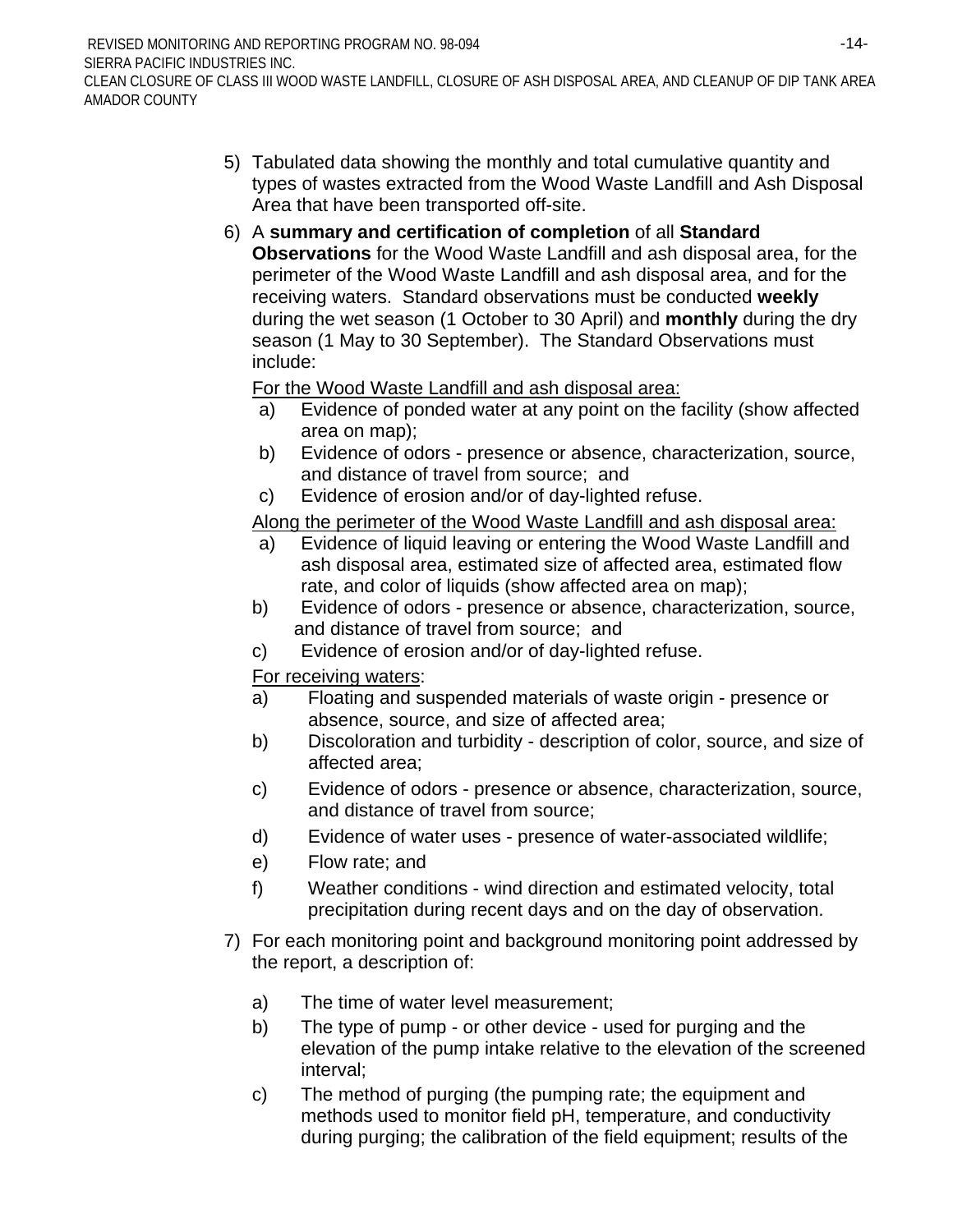REVISED MONITORING AND REPORTING PROGRAM NO. 98-094 SIERRA PACIFIC INDUSTRIES INC. CLEAN CLOSURE OF CLASS III WOOD WASTE LANDFILL, CLOSURE OF ASH DISPOSAL AREA, AND CLEANUP OF DIP TANK AREA AMADOR COUNTY

> pH, temperature, conductivity, and turbidity testing; and the method of disposing of the purge water) to remove of the water that was in the well bore while the sample was being taken;

- d) The type of pump or other device used for sampling, if different than the pump or device used for purging;
- e) A statement that the sampling procedure was conducted in accordance with the approved SAP;
- f) A discussion of upward trends in any constituent concentration; and
- g) A discussion of violations
- k. For non-naturally occurring organic Constituents of Concern (e.g., tannins and lignins, VOCs, polynuclear aromatic hydrocarbons, total dioxins, chlorinated phenols, TPH, BTEX, and etc), the Discharger must conclude that a release is tentatively indicated if the data for any Monitoring Point contains either:
	- a) Two or more qualifying constituents that equal or exceed their respective MDLs, or
	- b) One qualifying constituent which exceeds its PQL

Based on the above, if the Discharger determines that there is measurably significant evidence of a release from the Wood Waste Landfill and ash disposal area at any monitoring point, then the Discharger must **immediately** implement the requirements of **The Standard Provisions, Response To A Release.**

## **7. Annual Monitoring Report**

The Discharger must submit an **Annual Monitoring Summary Report** to the Regional Water Board staff covering the reporting period of the previous monitoring year. This report must contain:

- a. All Constituents of Concern must be graphed so as to show historical trends at each monitoring point and background monitoring point for all historical samples. Each such graph must plot the concentration of one constituent for the period of record for a given monitoring point or background monitoring point, at a scale appropriate to show trends or variations in water quality. The graphs must plot each datum, rather than plotting mean values. For any given constituent or parameter, the scale for background plots must be the same as that used to plot downgradient data. Graphical analysis of monitoring data may be used to provide significant evidence of a release.
- b. All historical monitoring data, including all data for the previous year, must be submitted in tabular format and in a digital file format (e.g., an electronic file with an Excel spreadsheet) acceptable to the Regional Water Board. The Regional Water Board regards the submittal of data in hard copy and in digital format as "...the form necessary for..." statistical analysis [Title 27 CCR Section 20420(h)], in that this facilitates periodic review by the Regional Water Board. The electronic Excel spreadsheet must include the location identifier (e.g., well number or other monitoring point), results, units, MDLs,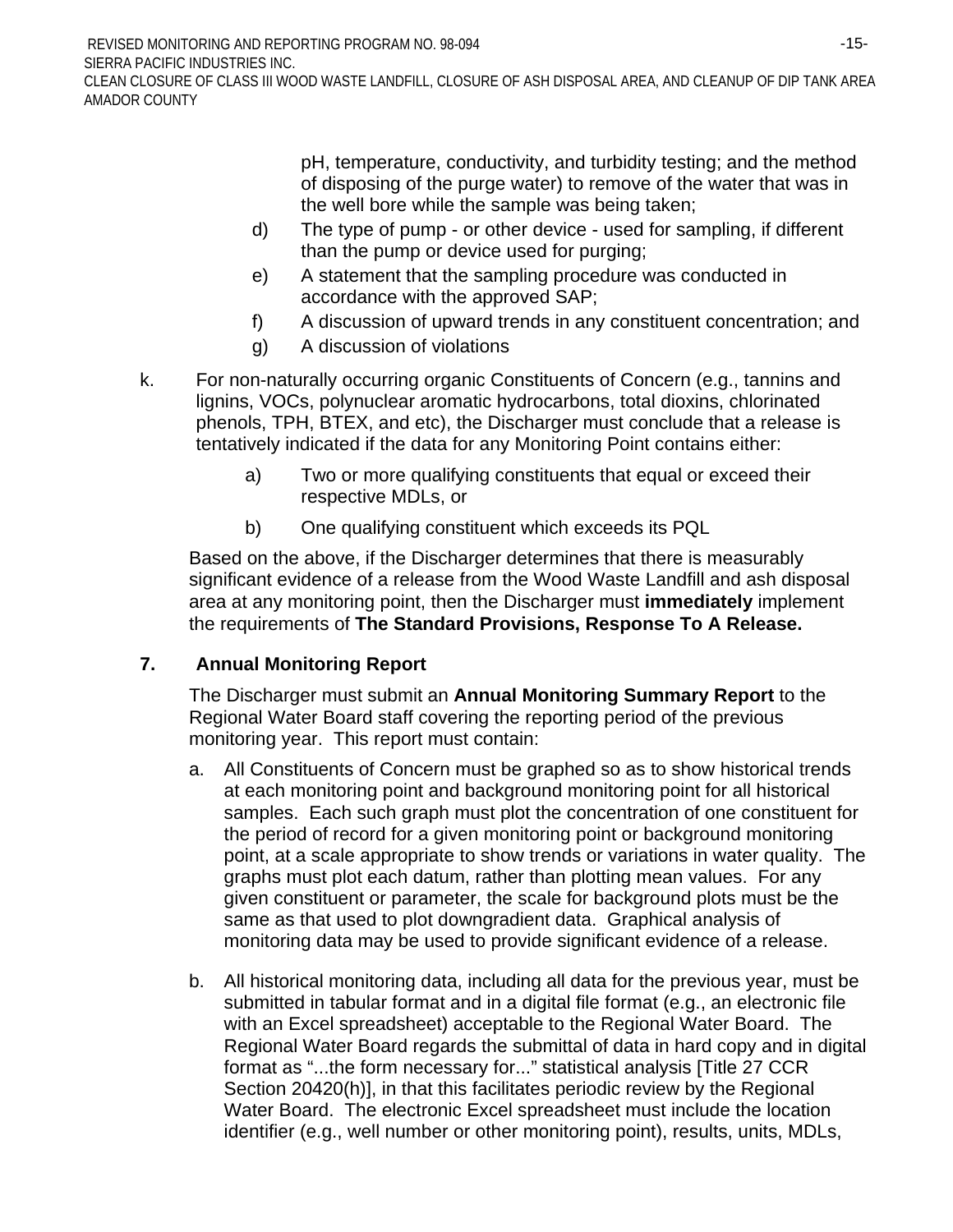PQLs, trace concentrations, analyte, CAS number, analytical method number, sample date, and laboratory. The acceptable format is shown below:

| Sample Location ID     | Date     | Analyte   | <b>Results</b> | PQL  | <b>MDL</b> | <b>Qualifiers</b> | <b>Units</b> |
|------------------------|----------|-----------|----------------|------|------------|-------------------|--------------|
|                        | Sampled  |           |                |      |            |                   |              |
| Example Location ID #1 | Mm/dd/yy | Analyte 1 | .004           | .005 | .0025      |                   | mg/L         |
| Example Location ID #1 | Mm/dd/yy | Analyte 2 | ND             | .005 | .0025      |                   | mg/L         |
| Example Location ID #1 | Mm/dd/yy | Analyte 3 | 40             | 25   | 12         |                   | ug/L         |
| Example Location ID #2 | Mm/dd/yy | Analyte 1 | .6             | .005 | .0025      |                   | mg/L         |
| Example Location ID #2 | Mm/dd/yy | Analyte 2 | 10             | .005 | .0025      |                   | mg/L         |
| Example Location ID #3 | Mm/dd/yy | Analyte 1 | .6             | .005 | .0025      |                   | mg/L         |
| Example Location ID #3 | Mm/dd/yy | Analyte 3 | 26             | 25   | 12         |                   | ug/L         |

- c. A comprehensive evaluation and determination of the Discharger's compliance record, and the result of any corrective actions taken or planned which may be needed to bring the Discharger into full compliance with the waste discharge requirements.
- d. The groundwater flow rate and direction, including the times of highest and lowest elevations of the water levels in the wells.
- e. Hydrographs of each well must be submitted showing the elevation of groundwater with respect to the elevations of the top and bottom of the screened interval and the elevation of the pump intake. Hydrographs of each well must be prepared quarterly and submitted annually.
- f. The applicable Constituents of Concern must be evaluated with regards to the cation/anion balance, and the results must be graphically presented annually using a Stiff diagram, a Piper graph, or a Schueller plot. Plots of each well must be prepared quarterly and submitted annually.
- g. A map showing the area and elevations in which material has been filled during the previous calendar year, if any.
- h. A map showing the area and current elevation where extraction has been completed during the previous calendar year.
- i. Tabulated data showing the annual historical volume of material extracted and transported out of any waste management unit (i.e., the Wood Waste Landfill, Ash Disposal Area, and Leachate Basin) and off-site.
- j. Tabulated data for the current calendar year showing the monthly and cumulative total quantity of any extracted material that has been transported off-site.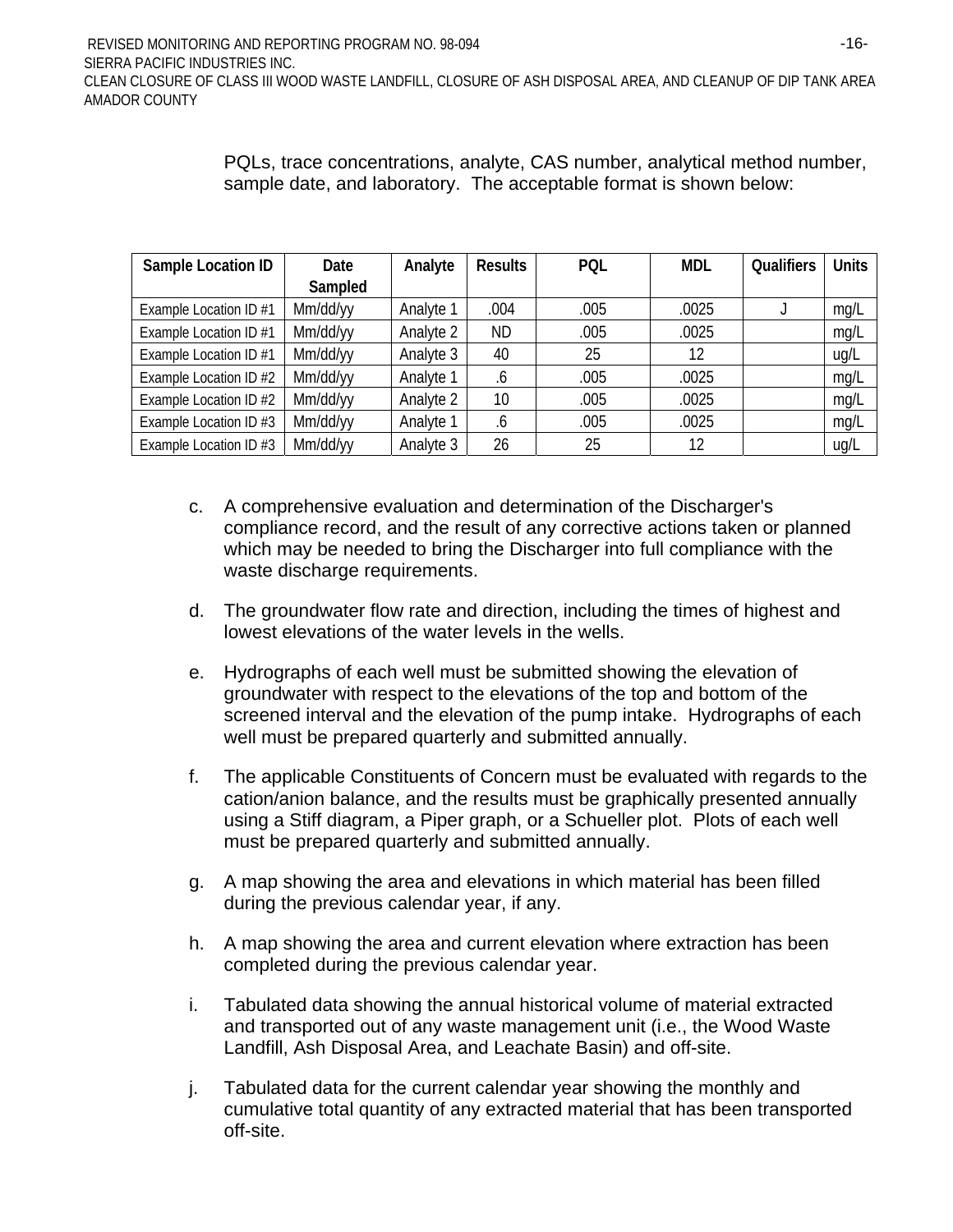- k. A written summary of the monitoring results, indicating any changes made or observed since the previous annual report.
- l. An evaluation and determination of the effectiveness of the unlined leachate basin as it relates to the proximity to groundwater, the collection and storage of leachate with concentrations of constituents of concern, and the impact of the leachate to shallow groundwater.
- m. Annually beginning with the report due **31 January 2009**, the Discharger must list in tabular format all groundwater monitoring wells (both historical and existing), depth of boring, the horizontal survey coordinate, the vertical survey coordinate, the surveying reference datum (e.g., NAD 83, NVD 88, etc), the date installed, and the date decommissioned.
- n. The Discharger must include all information required to be reported by the Standard Provisions, this MRP, and the Waste Discharge Requirements.

Ordered by:

PAMELA C. CREEDON, Executive Officer

 9 September 2008 (Date)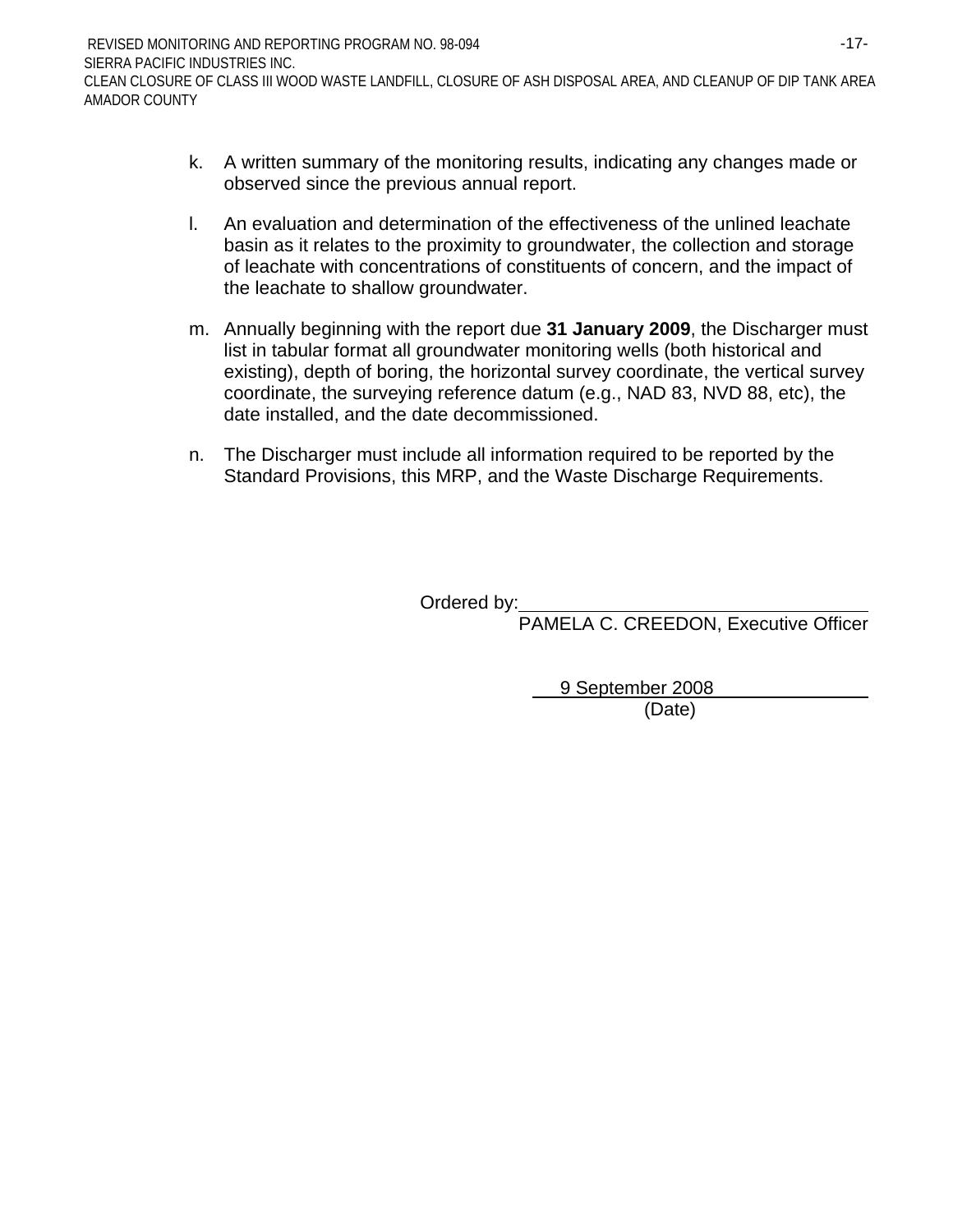REVISED MONITORING AND REPORTING PROGRAM NO. 98-094 SIERRA PACIFIC INDUSTRIES INC. -18- CLEAN CLOSURE OF CLASS III WOOD WASTE LANDFILL, CLOSURE OF ASH DISPOSAL AREA, AND CLEANUP OF DIP TANK AREA AMADOR COUNTY

|                                                 | TABLE 6 CONSTITUENTS OF CONCERN AND ANALYTICAL METHODS*                               |
|-------------------------------------------------|---------------------------------------------------------------------------------------|
| <b>Field Parameter</b>                          | <b>Method</b>                                                                         |
| <b>Electrical Conductivity</b>                  | Calibrated field instrument                                                           |
| pH                                              | Calibrated field instrument                                                           |
| Turbidity                                       | Calibrated field instrument                                                           |
| Dissolved oxygen                                | Calibrated field instrument                                                           |
| <b>Monitoring Parameter</b>                     | <b>Method</b>                                                                         |
| Metals, total                                   |                                                                                       |
| <b>Iron</b>                                     | EPA 6020                                                                              |
| Manganese                                       | EPA 6020                                                                              |
| <b>General chemistry</b>                        |                                                                                       |
| Specific conductance                            | EPA 120.1                                                                             |
| Tannins & Lignins                               | <b>SM 5550B</b>                                                                       |
| <b>Chemical Oxygen Demand</b>                   | EPA 410.4                                                                             |
| <b>Biochemical Oxygen Demand</b>                | EPA 405.1                                                                             |
| <b>Total Dissolved Solids</b>                   | EPA 160.1                                                                             |
| <b>Total Suspended Solids</b>                   | EPA 160.2                                                                             |
| General minerals, total                         |                                                                                       |
| Chloride                                        | <b>EPA 300</b>                                                                        |
| Sulfate                                         | <b>EPA 300</b>                                                                        |
| Carbonate                                       | 2320B                                                                                 |
| <b>Bicarbonate</b>                              | 2320B                                                                                 |
| Calcium                                         | EPA 6020                                                                              |
| Magnesium                                       | EPA 6020                                                                              |
| Sodium                                          | EPA 6020                                                                              |
| Potassium                                       | EPA 6020                                                                              |
| <b>Chlorinated Phenols,</b>                     | <b>USEPA Method 8270C</b>                                                             |
| 2,3,4,6-Tetrachlorophenol                       |                                                                                       |
| Pentachlorophenol                               |                                                                                       |
| 2-Chlorophenol                                  |                                                                                       |
| 4-Chloro-3-methylphenol                         |                                                                                       |
| 2,4-Dichlorophenol and 2,6-Dichlorophenol       |                                                                                       |
| 2,4,5-Trichlorophenol and 2,4,6-Trichlorophenol |                                                                                       |
|                                                 | Polynuclear Aromatic Hydrocarbons, Selective Ion Monitoring (SIMS) USEPA Method 8270C |
| Naphthalene                                     |                                                                                       |
| Pyrene                                          |                                                                                       |
| Acenaphthene                                    |                                                                                       |
| Fluorene                                        |                                                                                       |
| Phenanthrene                                    |                                                                                       |
| Anthracene                                      |                                                                                       |
| Fluoranthene                                    |                                                                                       |
| Benzo(a)anthracene                              |                                                                                       |
| Chrysene<br>Benzo(b)fluoranthene                |                                                                                       |
| Benzo(k)fluoranthene                            |                                                                                       |
| Benzo(a)pyrene                                  |                                                                                       |
| Indeno(1,2,3-c,d)pyrene                         |                                                                                       |
| Dibenzo(a,h)anthracene                          |                                                                                       |
| Benzo(g,h,i)perylene                            |                                                                                       |
|                                                 |                                                                                       |
|                                                 |                                                                                       |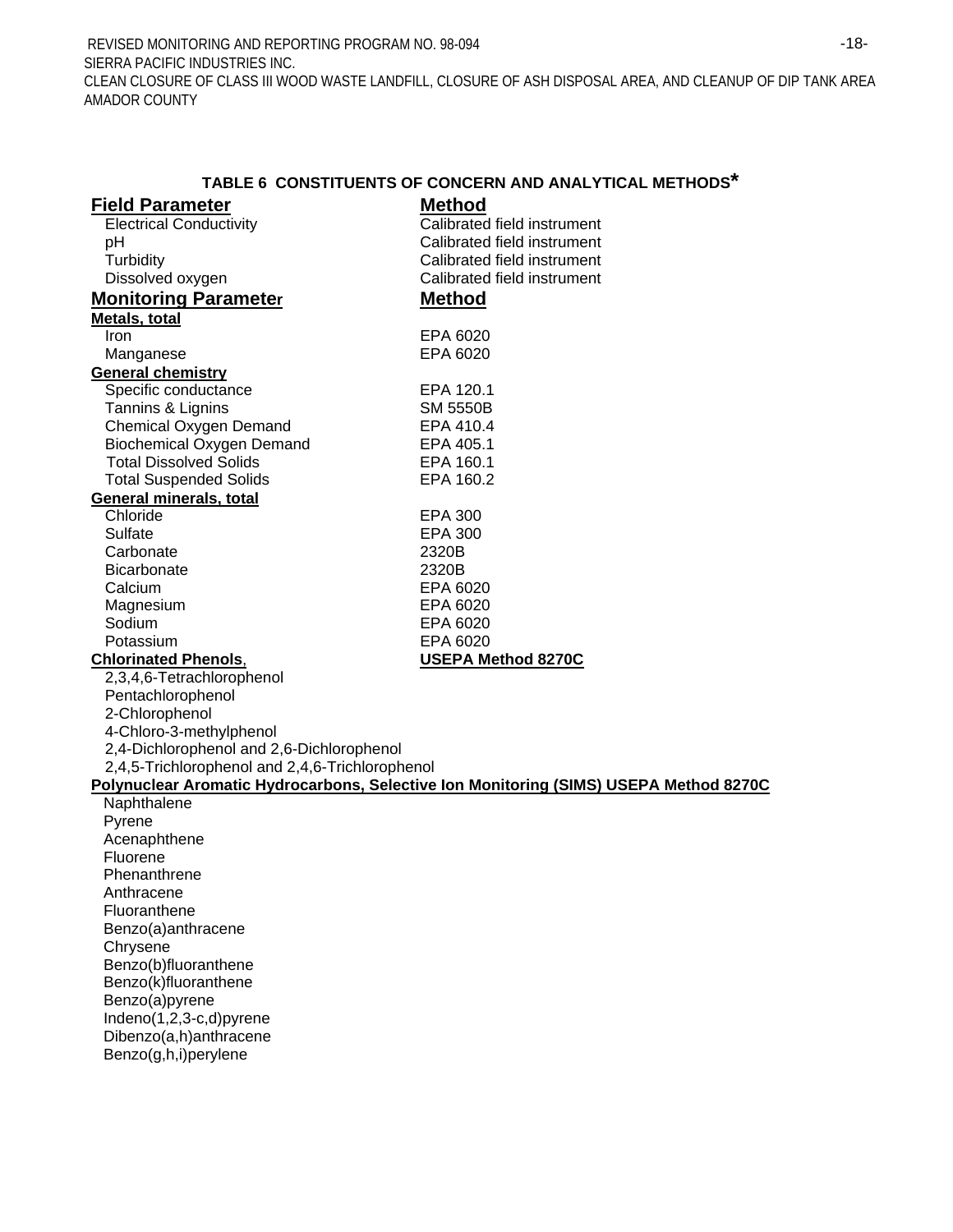#### **TABLE 6 CONSTITUENTS OF CONCERN AND ANALYTICAL METHODS\***

#### **Tetra- through Octa-Chlorinated Dibenzodioxins and Dibenzofurans (dioxins/furans), USEPA Method 1613B, Total Concentrations**

2,3,7,8-TCDD Total TCDD 2,3,7,8-TCDF Total-TCDF 1,2,3,7,8-PeCDD Total-PeCDD 1,2,3,7,8-PeCDF 2,3,4,7,8-PeCDF Total-PeCDF 1,2,3,4,7,8-HxCDD 1,2,3,6,7,8-HxCDD 1,2,3,7,8,9-HxCDD Total-HxCDD 1,2,3,4,7,8-HxCDF 1,2,3,6,7,8-HxCDF 1,2,3,7,8,9-HxCDF 2,3,4,6,7,8-HxCDF Total-HxCDF 1,2,3,4,6,7,8-HpCDD Total-HpCDD 1,2,3,4,6,7,8-HpCDF 1,2,3,4,7,8,9-HpCDF Total-HpCDF OCDD **OCDE** Acronyms:

TCDD = Tetrachlorodibenzo-*p*-dioxin; TCDF = Tetrachlorodibenzofuran; PeCDD = Pentachlorodibenzo-*p*-dioxin; PeCDF = Pentachlorodibenzofuran; HxCDD = Hexachlorodibenzo-*p*-dioxin; HxCDF = Hexachlorodibenzofuran; HpCDD = Heptachlorodibenzo-*p*-dioxin; HpCDF = Heptachlorodibenzofuran; OCDD = Octachlorodibenzo-*p*-dioxin OCDF = Octachlorodibenzofuran

\* Constituents of Concern must be prepared and analyzed for "total" concentrations unless otherwise approved by the Regional Water Board.

MLB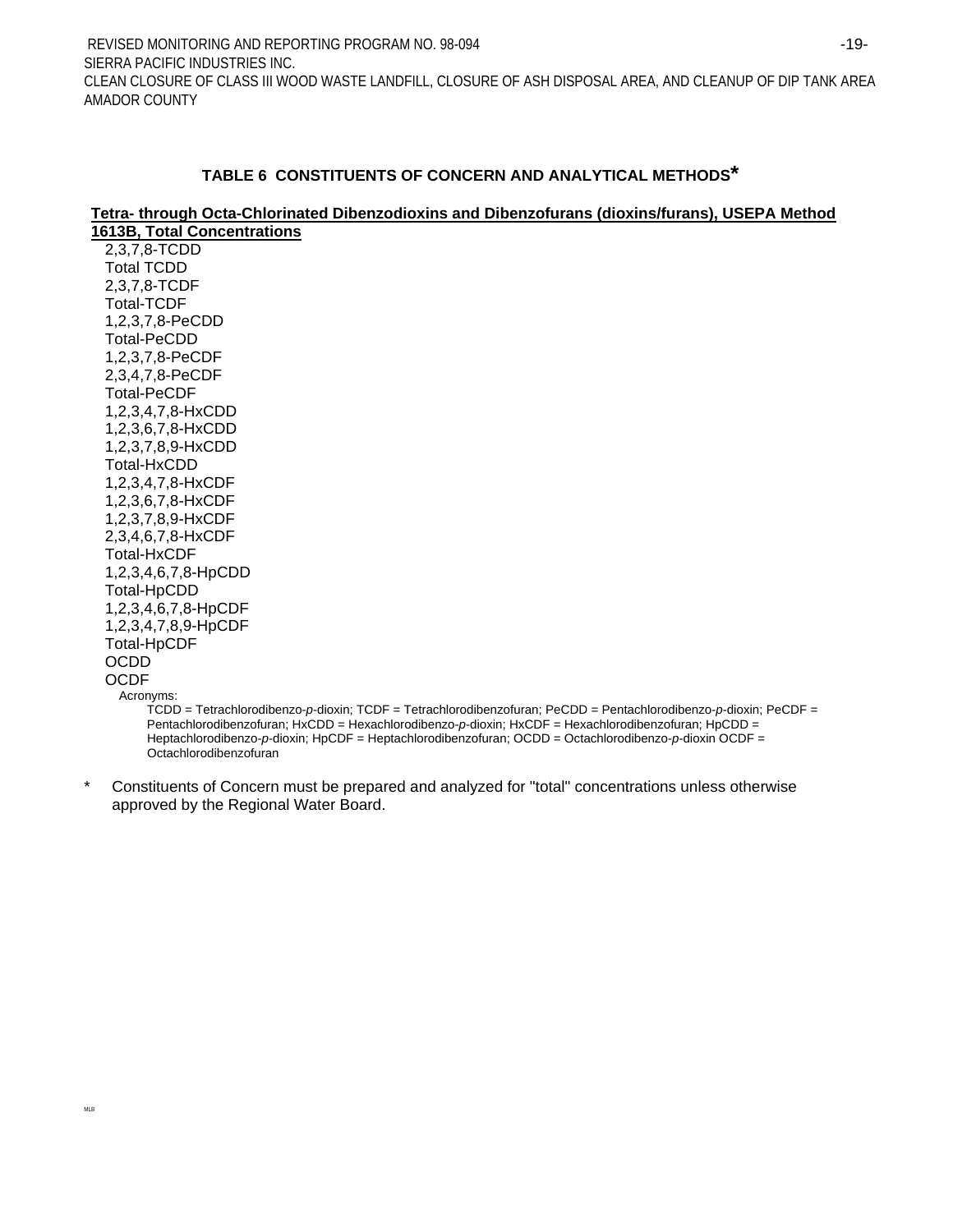# **Requirements For Monitoring Well Work Plans, Sample Collection and Analysis Plans, and Reports**

Prior to installation of any monitoring well (including groundwater and/or landfill gas), the Discharger shall submit a monitoring well workplan (MWP) and Sample Collection and Analysis plan (SAP) that will contain, at a minimum, the information listed in Sections I and II, below. The MWP and SAP shall be submitted as one document. Wells may be installed after Regional Water Board staff concurs with the MWP and SAP.

In addition, any SAP prepared for the Discharger's facility will contain, at a minimum, the information in Sections II.

Any sampling reports shall contain, at a minimum, the information required by Section III of this *Requirements for Monitoring Well Workplan, Sample Collection and Analysis Plan and Report Requirements*.

Unless stipulated otherwise by Regional Water Board staff, **60-days after installation of any monitoring well**, the Discharger shall submit a well installation and analytical report (Report). The Report shall include but not be limited to the information contained in Sections III, below. The MWP, SAP, and Report must be prepared under the direction of, and signed by, a registered geologist or civil engineer licensed by the State of California. In addition, any other analytical report prepared for the Discharger's facility shall also contain, at a minimum, the information in Sections III. Any plan or report submitted must include the Discharger's transmittal letter and certification statement.

## **SECTION I — Monitoring Well Installation Workplan**

- A. General Information:
	- 1. Purpose of well installation and sampling/analysis project, including determination of vertical and horizontal extent of groundwater contamination
	- 2. Site location map
	- 3. Copies of County Well Construction Permits (to be submitted after workplan review)
	- 4. New monitoring well locations and rationale
	- 5. Equipment decontamination procedures
	- 6. Health and safety plan
	- 7. Topographic map showing any existing wells, proposed wells, waste handling facilities, utilities, and other major physical and man-made features.
- B. Drilling Details: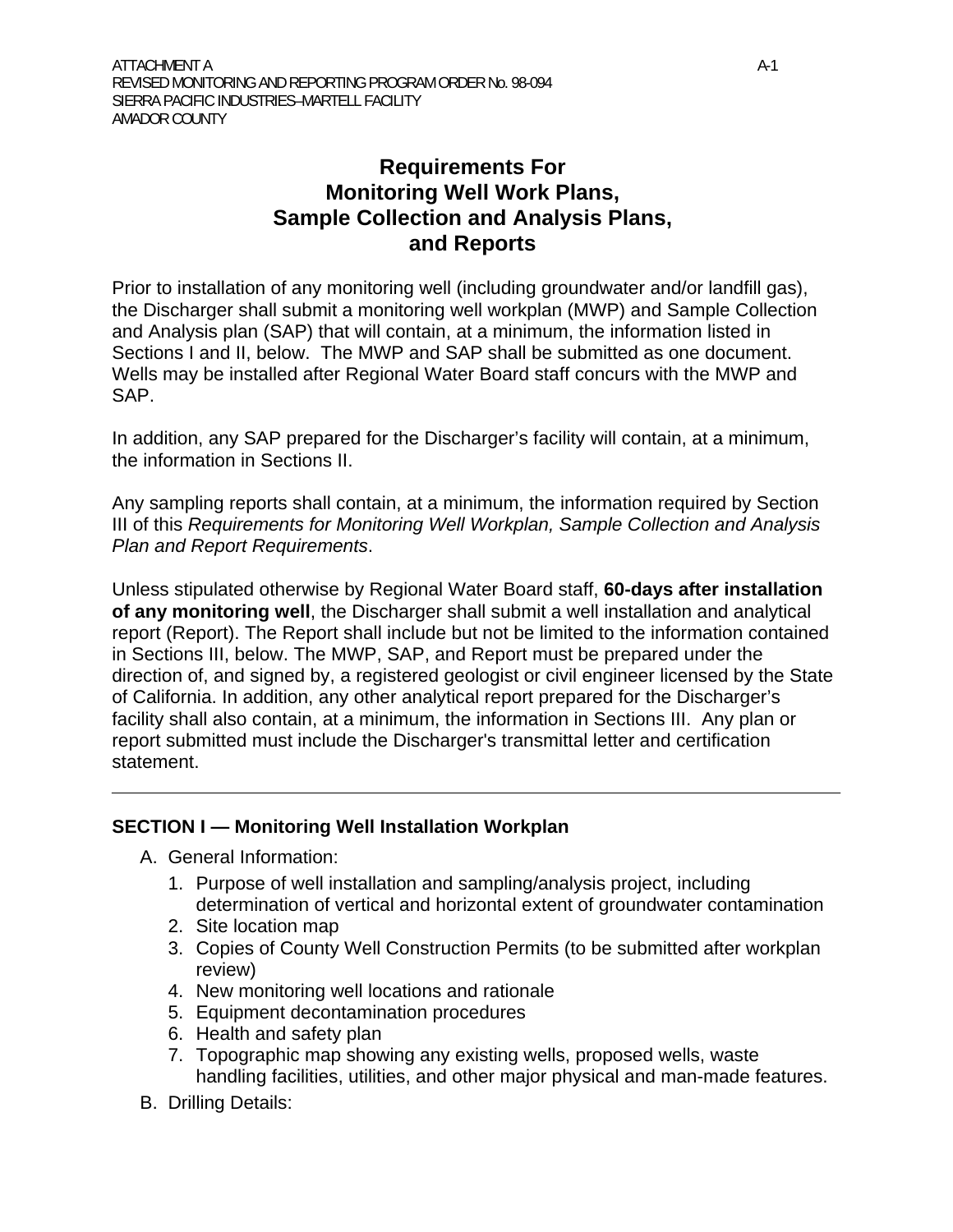#### **Requirements for**

**Monitoring Well Work Plans, Sample Collection and Analysis Plans, and Reports** 

- 1. Drill rig and contractor
- 2. Sampling intervals and logging methods.
- 3. Procedures if "refusal" is encountered.
- 4. Procedures if well appears to be dry.
- C. Monitoring Well Design–Graphic and Descriptive:
	- 1. Casing diameter and centralizer spacing (if needed)
	- 2. Borehole diameter
	- 3. Depth of surface seal
	- 4. Well construction materials
	- 5. Diagram of proposed well construction details
	- 6. Type of well cap, bottom cap either screw on or secured with stainless steel screws
	- 7. Size of perforations and rationale
	- 8. Grain size of sand pack and rationale
	- 9. Thickness and position of bentonite seal and sand pack
	- 10. Depth of well, length and position of perforated interval.
- D. Well Development:
	- 1. Method of development
	- 2. Method of determining when development is complete
	- 3. Parameters to be monitored during development
	- 4. Development water storage and disposal.
- E. Well Survey Coordinates, horizontal and vertical:
	- 1. Name of the Licensed Land Surveyor or Registered Civil Engineer
	- 2. Well features to be surveyed (i.e. top of casing, horizontal and vertical coordinates)
	- 3. Horizontal and vertical accuracy (vertical shall be at least 0.01-foot).
	- 4. Survey data used (e.g., NAD 83, NVD 88, etc)
- F. Water Level Measurement:
	- 1. The elevation reference point at each monitoring well shall be within 0.01 foot
	- 2. Ground surface elevation at each monitoring well shall be within 0.01-foot
	- 3. Method and time of water level measurement shall be specified.
- G. Detailed time-schedule, with dates (day, month year), for office, field, and analytical work.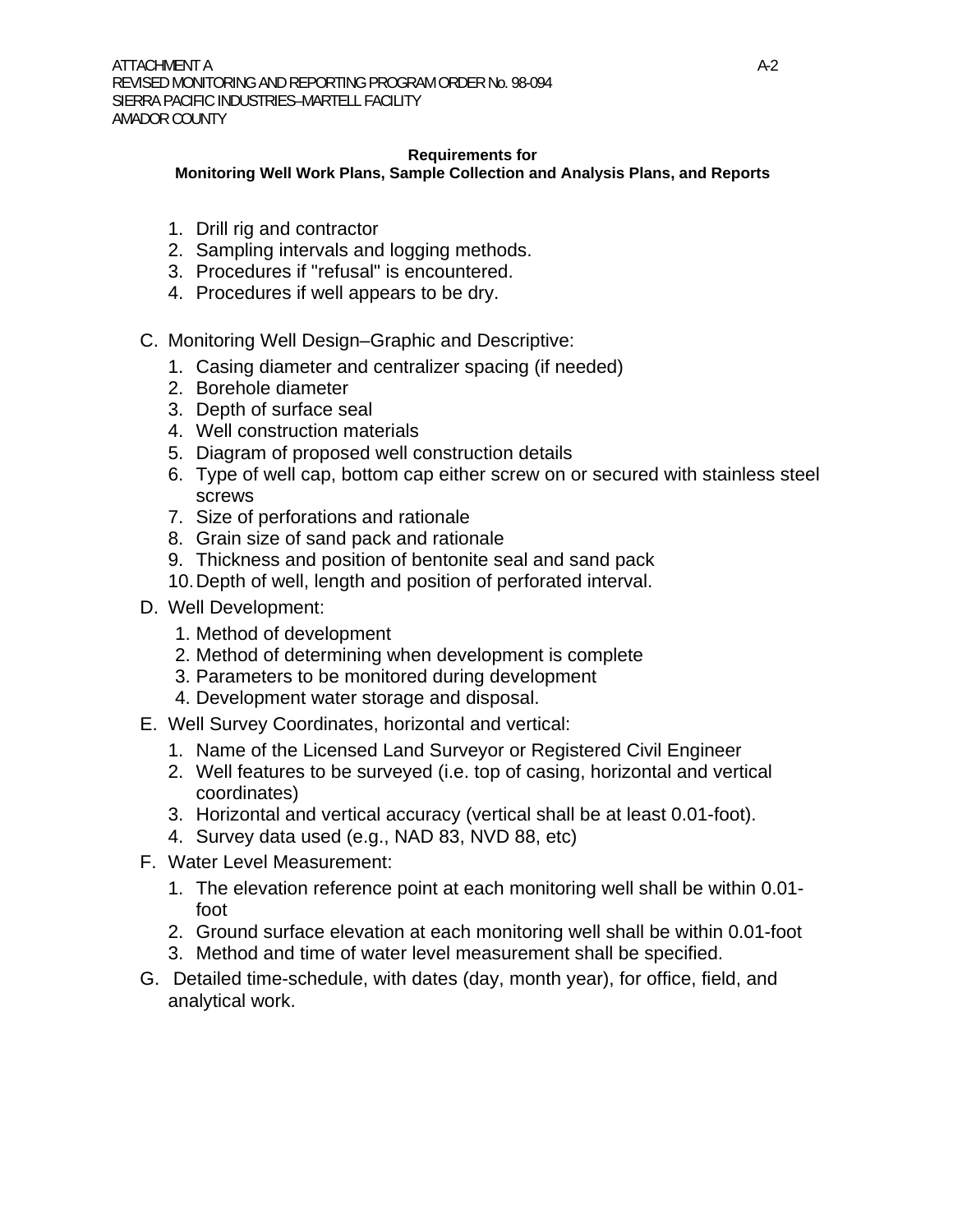## **SECTION II – Sample Collection and Analysis Plan**

To prevent errors in the field and laboratory, any Sample Collection and Analysis Plan must contain step-wise procedures in bullet or numbered format with supporting tables. Supporting text must precede the step-wise procedures in bullets/numbers and the tables. All Sample Collection and Analysis Plans shall include but not be limited to the following information:

- A. Table of Contents
- B. General Information, Purpose, and Scope of the Plan
- C. Include the requirements of when and how to notify the Regional Water Quality Control Board staff regarding results of analysis. Include phone, certified mail, and resample results notification time lines, procedures, and requirements.
- D. Sampling and Analysis Technical Information
	- 1. Map showing all sampling locations, including surface, storm, and groundwater monitoring locations. Locations must be identified by the sample location identification number.
	- 2. Tables with a list of all individual analytes by EPA Test Method, the reporting limit, and method detection limit for each individual analyte
	- 3. Table with sample identification numbers (including field duplicates, trip blanks, and MS/MSD) and the list of test methods to be performed for each sample identification number.
	- 4. Table with analytical methods, volumes, containers, preservatives, special field methods (such as field-filtering), preservation methods, practical quantitation limits, method detection limits, and hold times.
	- 5. Identification of analytical laboratory and California DHS certification number.
	- 6. Chain of custody (COC) procedures and sample COC.
	- 7. Field instrument make/model and calibration procedures.
	- 8. Field procedures in sequential numbered order.
- E. QA/QC procedures for field and laboratory analysis
- F. List the Analytical Laboratory Reporting Requirements, as defined below:
	- 1. The **methods of analysis and the detection limits** used must be appropriate for the expected concentrations. The analytical method having the lowest method detection limit (MDL) shall be selected from among those methods which would provide valid results in light of any matrix effects or interferences.
	- 2. **"Trace" results,** results falling between the MDL and the practical quantitation limit (PQL), shall be reported as such, and shall be accompanied by both the estimated MDL value and PQL value for that analytical run.
	- 3. **MDLs and PQLs** shall be derived by the laboratory for each analytical procedure, according to State of California laboratory accreditation procedures. These MDLs and PQLs shall reflect the detection and quantitation capabilities of the specific analytical procedure and equipment used by the lab, rather than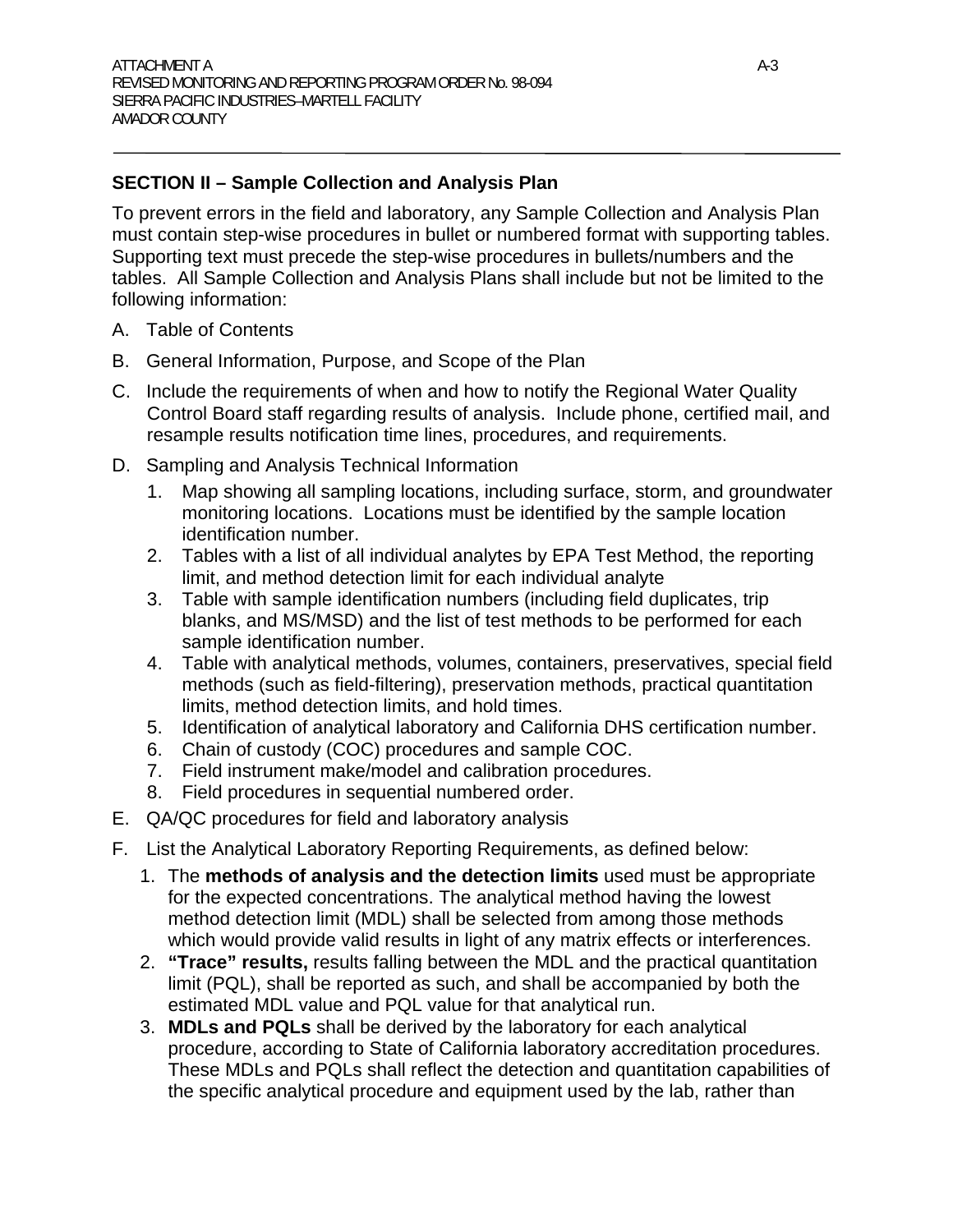#### **Requirements for**

#### **Monitoring Well Work Plans, Sample Collection and Analysis Plans, and Reports**

- 4. If the laboratory suspects that, due to a change in matrix or other effects, the true detection limit or quantitation limit for a particular analytical run differs significantly from the laboratory-derived MDL/PQL values, the results shall be flagged accordingly, along with estimates of the detection limit and quantitation limit actually achieved. The **MDL shall always be calculated such that it represents the lowest achievable concentration associated with a 99% reliability of a nonzero result**. The PQL shall always be calculated such that it represents the lowest constituent concentration at which a numerical value can be assigned with reasonable certainty that it represents the constituent's actual concentration in the sample. Normally, PQLs should be set equal to the concentration of the lowest standard used to calibrate the analytical procedure.
- 5. All **QA/QC data** shall be reported, along with the sample results to which they apply, including the method, equipment, analytical detection and quantitation limits, the percent recovery, an explanation for any recovery that falls outside the QC limits, the results of equipment and method blanks, the results of spiked and surrogate samples, the frequency of quality control analysis, and the name and qualifications of the person(s) performing the analyses. Sample results shall be reported unadjusted for blank results or spike recoveries. In cases where contaminants are detected in QA/QC samples (i.e., field, trip, or lab blanks), the accompanying sample results shall be appropriately flagged.
- 6. Unknown chromatographic peaks shall be reported, flagged, and tracked for potential comparison to subsequent unknown peaks that may be observed in future sampling events. Identification of unknown chromatographic peaks that recur in subsequent sampling events may be required.
- 7. The statistical method shall account for data below the practical quantitation limit (PQL) with one or more statistical procedures that are protective of human health and the environment. Any PQL validated pursuant to Title 27 CCR §20415(e)(7) that is used in the statistical method shall be **the lowest concentration (or value) that can be reliably achieved** within limits of precision and accuracy specified in the waste discharge requirements (WDRs) for routine laboratory operating conditions that are available to the facility. The Discharger's technical report, pursuant to Title 27 CCR §20415(e)(7), shall consider the PQLs listed in Appendix IX to Chapter 14 of Division 4.5 of Title 22 CCR, for guidance when specifying limits of precision and accuracy. For any given constituent monitored at a background or downgradient monitoring point, an indication that falls between the MDL and the PQL for that constituent (hereinafter called a "trace" detection) shall be identified and used in appropriate statistical or nonstatistical tests. Nevertheless, for a statistical method that is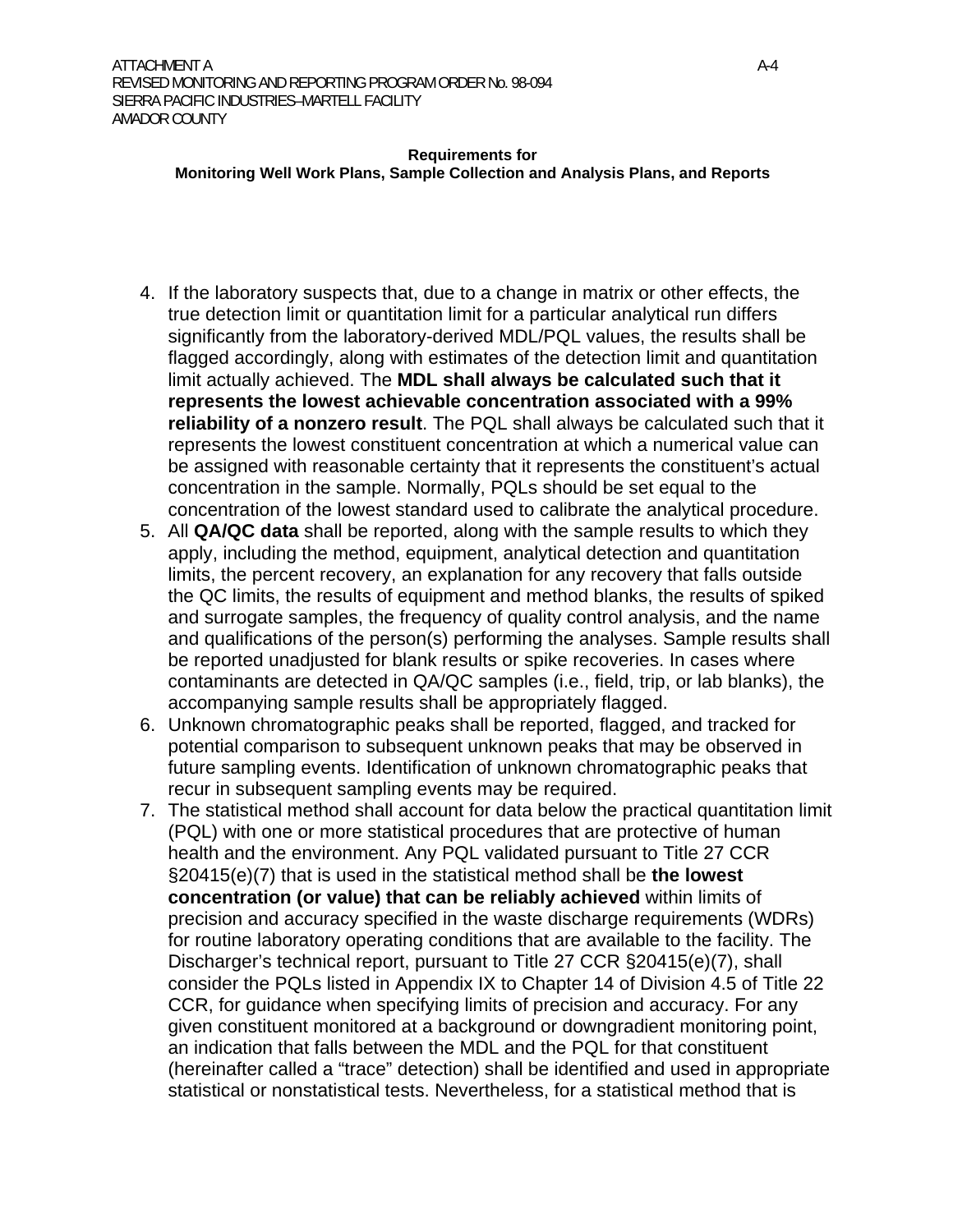#### **Requirements for**

#### **Monitoring Well Work Plans, Sample Collection and Analysis Plans, and Reports**

compatible with the proportion of censored data (trace and ND indications) in the data set, the Discharger can use the laboratory's concentration estimates in the trace range (if available) for statistical analysis, in order to increase the statistical power by decreasing the number of "ties".

- 8. All chains-of-custody shall be signed as received by the laboratory.
- 9. All laboratory reports shall be signed by an authorized representative of the laboratory.
- G. Constituents of Concern
	- 1. Provide a table with the Constituents of Concern
- H. Groundwater Well Sampling
	- 9. Minimum time after development before sampling (48 hours)
	- 10. Well purging method and purge water volume, storage, and disposal
	- 11. Equipment decontamination procedures
	- 12. Field equipment decontamination procedures
- E. Proposed analytical laboratory
- F. Proposed Dated Time-Schedule for Sampling and Analytical Reports
	- 1. Provide a time-schedule with dates that at a minimum shows fieldwork, laboratory analysis, and report preparation.
- G. Required Analytical Parameters and Test Methods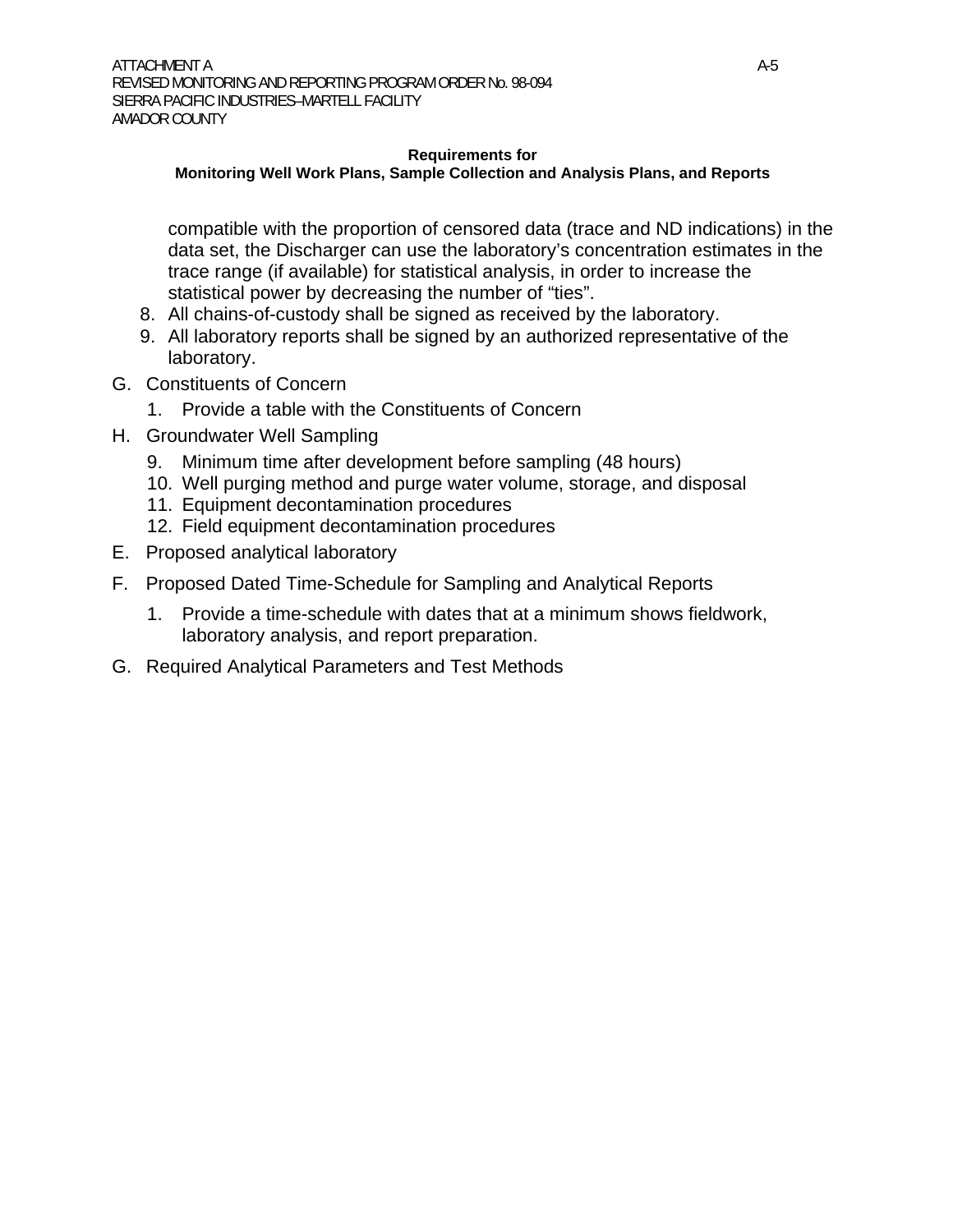## **SECTION III - Monitoring Well Installation and Analytical Report**

A. Well Construction Details–Graphical, Tabular, and Descriptive:

- 1. Quantity and depth of wells drilled
- 2. Date(s) wells drilled and completed
- 3. Description of drilling and construction
- 4. Updated comprehensive site map with facility site features including monitoring wells, sample locations and identification numbers, storage ponds, landfills, investigation areas, groundwater gradient and iso-contour lines, buildings, tanks, and etc.
- 5. Tabular summary of well construction details for all installed wells:
	- a. Monitoring well number
	- b. Date installed
	- c. Horizontal and vertical survey coordinates
	- d. Depth of open hole
	- e. Type of cap
	- f. Slot size, length, and depth to top and bottom of slotted casing
	- g. Depth of bottom of casing
	- h. Depth to top of sand pack
	- i. Thickness of sand pack
	- j. Depth to top of bentonite seal
	- k. Thickness of bentonite seal
	- l. Thickness of concrete grout
	- m. Boring diameter
	- n. Casing diameter
	- o. Casing material
	- p. Size of perforations
	- q. Well elevation at top of casing
	- r. Stabilized depth to groundwater
- 6. Graphical presentation of well construction for each well with the following details:
	- a. Well number, date started, date completed, geologist's name
	- b. Total depth drilled
	- c. Drilling Contractor and driller name and address
	- d. Depth of open hole (same as total depth drilled if no caving occurs)
	- e. Method and materials of grouting excess borehole
	- f. Footage of hole collapsed
	- g. Length of slotted casing installed
	- h. Depth of bottom of casing
	- i. Depth to top of sand pack
	- j. Thickness of sand pack
	- k. Depth to top of bentonite seal
	- l. Thickness of bentonite seal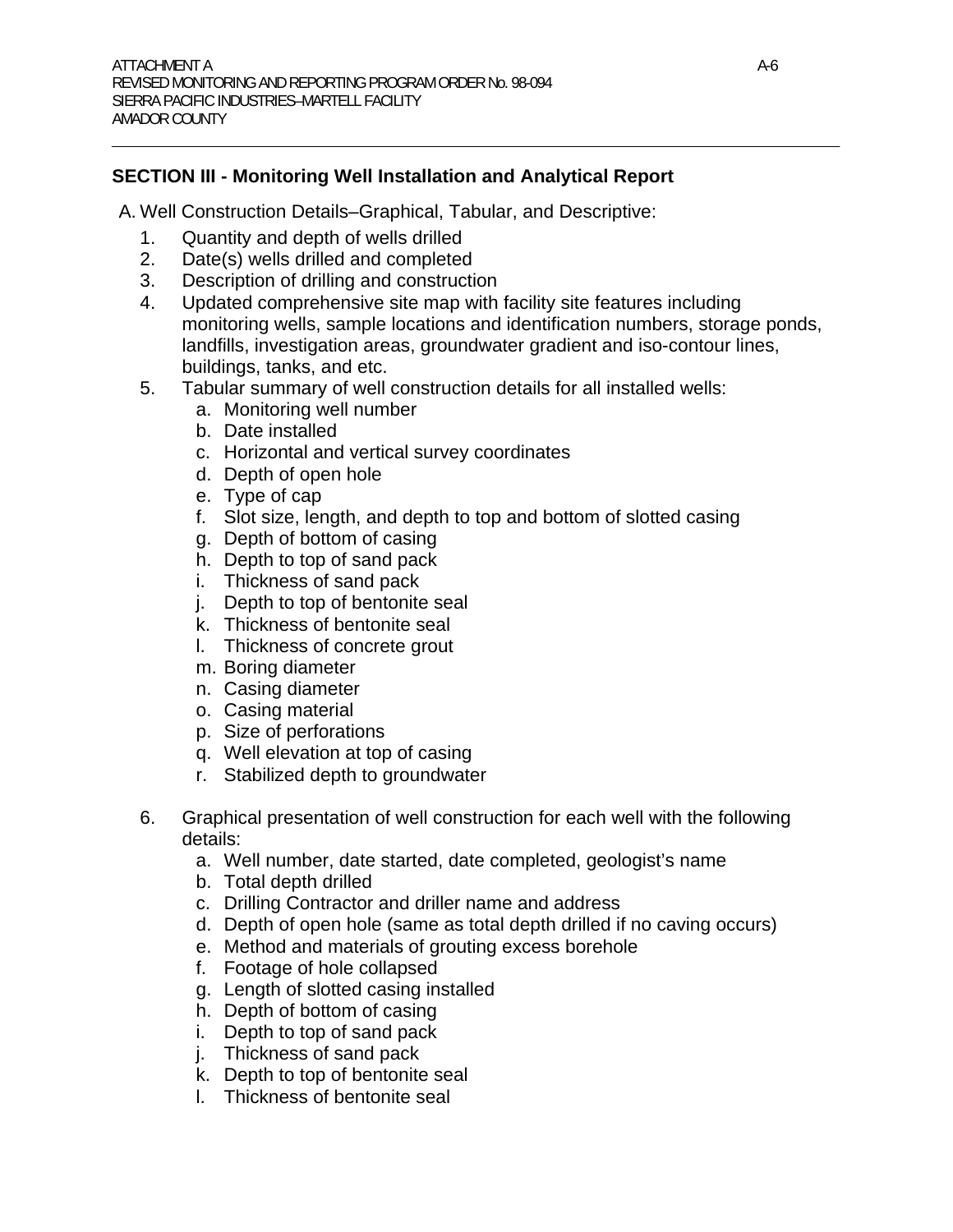#### **Requirements for**

#### **Monitoring Well Work Plans, Sample Collection and Analysis Plans, and Reports**

- m. Thickness of concrete grout
- n. Boring diameter
- o. Casing diameter
- p. Casing material
- q. Size of perforations
- r. Well elevation at top of casing
- s. Stabilized depth to groundwater
- t. Date of water level measurement
- u. Monitoring well number
- v. Date drilled
- w. Location
- B. Well Development:
	- 1. Date(s) of development of each well
	- 2. Method of development
	- 3. Volume of water purged from well
	- 4. How well development completion was determined
	- 5. Method of effluent disposal
	- 6. Field notes from well development should be included in report.
- C. Well Survey
	- 1. Coordinate system, epochs, bench marks, horizontal controls, accuracy, and precision
	- 2. Survey results of casing elevation with the cap removed (vertical to  $1/100<sup>th</sup>$  foot)
	- 3. California Registered Civil Engineer or Licensed Surveyor's report, field notes, and stamp/signature in an appendix
	- 4. Description of the measuring points (i.e. ground surface, top of casing, etc.)
	- 5. Tabulated survey data with well numbers and horizontal and vertical coordinates.
- D. Groundwater Field Sampling
	- 1. Tabulated groundwater elevations and wells
	- 2. Graphical presentation of groundwater gradient and iso-contour lines.
	- 3. Graphical presentation of groundwater iso-concentration lines
	- 4. Tabulated field and analytical data with sample location identification numbers, water quality goals, field/analytical results, and highlighted data that is outside water quality goals

### E. Laboratory Analytical Results

All analytical reports prepared for the Discharger's facility shall contain, at a minimum, the information within this section.